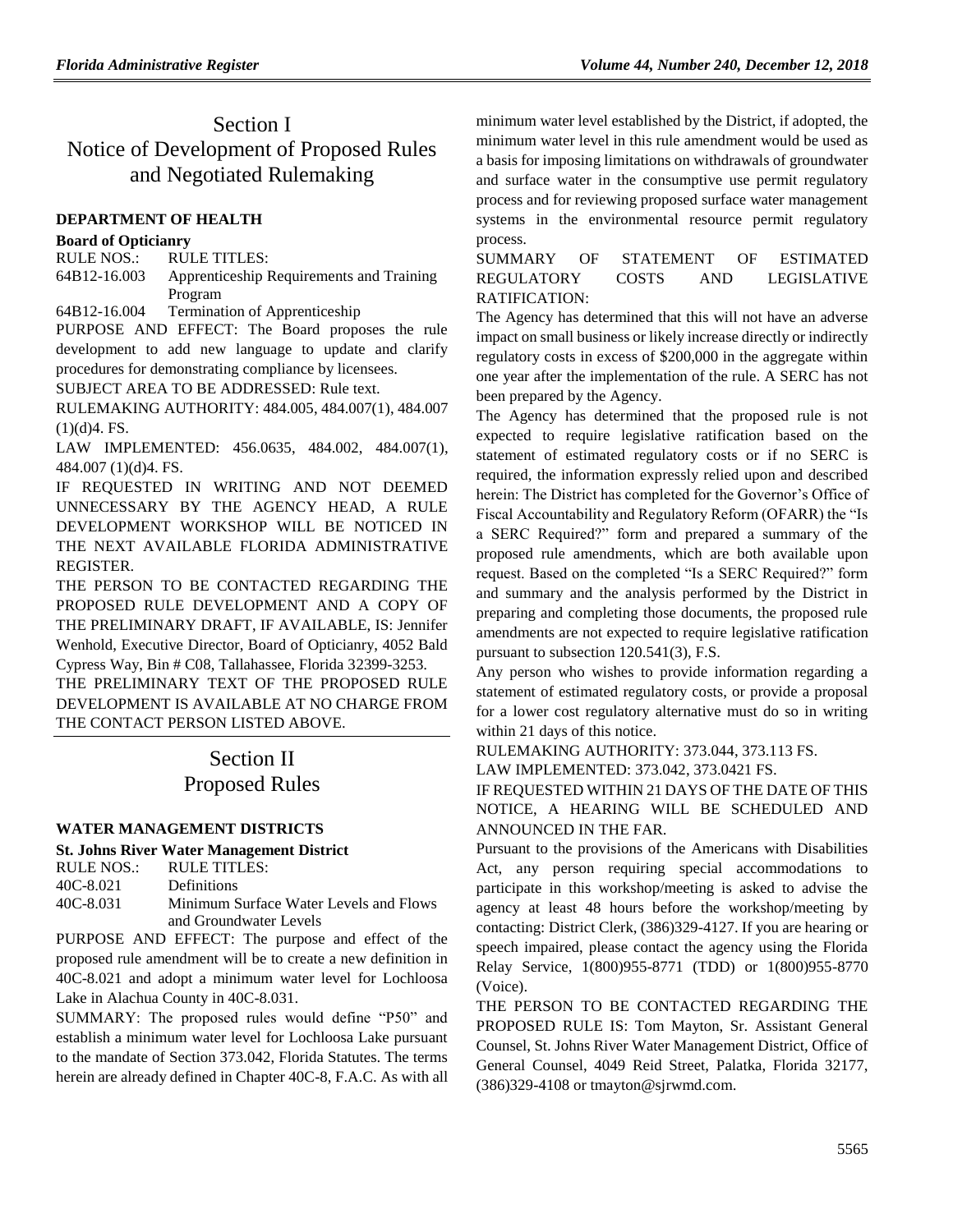### THE FULL TEXT OF THE PROPOSED RULE IS:

40C-8.021: Definitions

Unless the context indicates otherwise, the following terms shall have the following meanings.

(1) through (13) No change.

(14) "P50" means the percentile ranking represented by the elevation of the water surface or the flow of the spring or surface water that is equaled or exceeded 50 percent of the time as determined from a long-term water level or flow time series.

(14) through (20) renumbered (15) through (21) No change.

Rulemaking Authority 373.044, 373.113 FS. Law Implemented 373.042, 373.103, 373.415 FS. History–New 9-16-92, Amended 8-17- 94, 6-8-95, 3-19-02, 6-25-14,

40C-8.031 Minimum Surface Water Levels and Flows and Groundwater Levels.

(1) through (4) No change.

(5) The following minimum surface water levels are established as exceedance percentiles:

| established as execcuance percentifies. |         |                 |       |  |  |
|-----------------------------------------|---------|-----------------|-------|--|--|
| <b>System</b>                           |         | County Minimum  | Level |  |  |
| Name                                    |         | Level           | (ft   |  |  |
|                                         |         |                 | NAVD) |  |  |
| Lochloosa                               | Alachua | P <sub>50</sub> | 56.5  |  |  |

(median)

The minimum P50 level for Lochloosa Lake is a long-term median lake level based on the MFLs condition lake level time series (1957 – 2015), effective {*effective date*}, which is incorporated by reference and available at {insert URL} and upon request from the St. Johns River Water Management District, 4049 Reid Street, Palatka, FL 32177-2529.

MFL status of Lochloosa Lake will be assessed by comparing the minimum P50 to the current P50. The current P50 for Lochloosa Lake is calculated by updating the simulated historical lake level time series  $(1957 - 2015)$  with post-2015 observed data at SJRWMD gage 71481615. The simulated historical lake level time series is incorporated by reference and available at {insert URL} and upon request from the St. Johns River Water Management District, 4049 Reid Street, Palatka, FL 32177-2529.

(5) through (12) renumbered (6) through (13) No change. Rulemaking Authority 373.044, 373.113 FS. Law Implemented 373.042, 373.0421, 373.103, 373.415 FS. History–New 9-16-92, Amended 8-17-94, 6-8-95, 1-17-96, 8-20-96, 10-20-96, 11-4-98, 6-27- 00, 2-13-01, 3-19-02, 5-12-03, 11-10-03, 1-12-04, 2-1-06, 12-3-06, 5- 10-07, 5-24-07, 1-11-10, 8-22-13, 4-3-14, 11-25-14, 12-31-14, 1-31- 16 (4)(aaa), 1-31-16 (4)(ssss), 2-1-17 (4)(w), 2-1-17 (6), (8), 6-27-17  $(7), 6-29-17(5), (8), (9)$ 

NAME OF PERSON ORIGINATING PROPOSED RULE: Tom Mayton, Sr. Assistant General Counsel, St. Johns River Water Management District, Office of General Counsel, 4049 Reid Street, Palatka, Florida 32177, (386)329-4108 or tmayton@sjrwmd.com.

NAME OF AGENCY HEAD WHO APPROVED THE PROPOSED RULE: Governing Board of the St. Johns River Water Management District.

DATE PROPOSED RULE APPROVED BY AGENCY HEAD: December 11, 2018

DATE NOTICE OF PROPOSED RULE DEVELOPMENT PUBLISHED IN FAR: October 10, 2018

### **[DEPARTMENT OF HEALTH](https://www.flrules.org/gateway/department.asp?id=64)**

#### **[Board of Chiropractic Medicine](https://www.flrules.org/gateway/organization.asp?id=311)**

RULE NOS.: RULE TITLES: [64B2-12.005](https://www.flrules.org/gateway/ruleNo.asp?id=64B2-12.005) Biennial Renewal Fee/Initial Licensure Fee [64B2-12.018](https://www.flrules.org/gateway/ruleNo.asp?id=64B2-12.018) Delinquency Fee

PURPOSE AND EFFECT: The purpose of the amendment is to implement a one-time fee reduction for the biennial renewal fee and the delinquency fee for the 2020-2022 biennium.

SUMMARY: One-time fee reduction for biennial renewal and delinquency fee.

SUMMARY OF STATEMENT OF ESTIMATED REGULATORY COSTS AND LEGISLATIVE RATIFICATION:

The Agency has determined that this will not have an adverse impact on small business or likely increase directly or indirectly regulatory costs in excess of \$200,000 in the aggregate within one year after the implementation of the rule. A SERC has not been prepared by the Agency.

The Agency has determined that the proposed rule is not expected to require legislative ratification based on the statement of estimated regulatory costs or if no SERC is required, the information expressly relied upon and described herein: During discussion of the economic impact of this rule at its Board meeting, the Board, based upon the expertise and experience of its members, determined that a Statement of Estimated Regulatory Costs (SERC) was not necessary and that the rule will not require ratification by the Legislature. No person or interested party submitted additional information regarding the economic impact at that time.

Any person who wishes to provide information regarding a statement of estimated regulatory costs, or provide a proposal for a lower cost regulatory alternative must do so in writing within 21 days of this notice.

RULEMAKING AUTHORITY: [456.013\(2\),](https://www.flrules.org/gateway/statute.asp?id=456.013(2)) [456.025,](https://www.flrules.org/gateway/statute.asp?id=%20456.025) [456.036,](https://www.flrules.org/gateway/statute.asp?id=%20456.036) [460.405,](https://www.flrules.org/gateway/statute.asp?id=%20460.405) [460.407 FS.](https://www.flrules.org/gateway/statute.asp?id=%20460.407%20FS.)

LAW IMPLEMENTED: [456.013\(2\),](https://www.flrules.org/gateway/statute.asp?id=456.013(2)) [456.025,](https://www.flrules.org/gateway/statute.asp?id=%20456.025) [456.036,](https://www.flrules.org/gateway/statute.asp?id=%20456.036) [460.407 FS.](https://www.flrules.org/gateway/statute.asp?id=%20460.407%20FS.)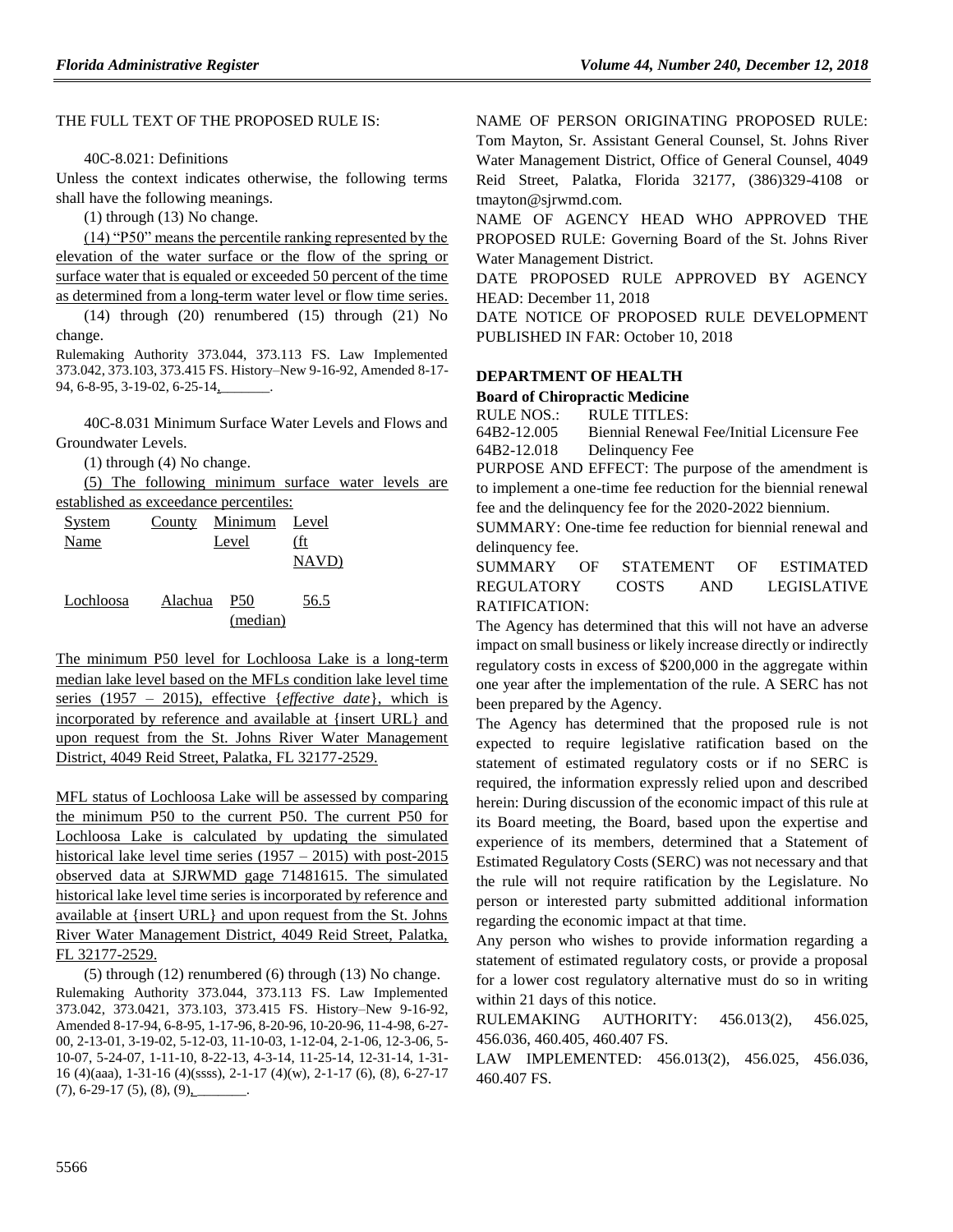IF REQUESTED WITHIN 21 DAYS OF THE DATE OF THIS NOTICE, A HEARING WILL BE SCHEDULED AND ANNOUNCED IN THE FAR.

THE PERSON TO BE CONTACTED REGARDING THE PROPOSED RULE IS: Anthony Spivey, Executive Director, Board of Chiropractic Medicine, 4052 Bald Cypress Way, Bin #C07, Tallahassee, Florida 32399-3257; 850-488-0595.

#### THE FULL TEXT OF THE PROPOSED RULE IS:

64B2-12.005 Biennial Renewal Fee/Initial Licensure Fee.

(1) A one-time reduction until March 31, 2022, shall be as follows: t<sub>The fee for biennial renewal of a chiropractic license</sub> shall be two three hundred and fifty dollars \$2350.00.

(2) No change.

Rulemaking Authority 456.013(2), 456.025, 460.405, 460.407 FS. Law Implemented 456.013(2), 456.025, 460.407 FS. History–New 1- 10-80, Amended 10-25-83, Formerly 21D-12.05, Amended 1-28-87, 12-31-89, 10-15-92, Formerly 21D-12.005, 61F2-12.005, 59N-12.005, Amended 11-4-98, 5-24-01, 8-13-12,

#### 64B2-12.018 Delinquency Fee.

A one-time reduction until March 31, 2022, shall be as follows: A delinquent status license shall pay a delinquency fee of two three hundred fifty dollars (\$2350.00) when the licensee applies for active or inactive status.

Rulemaking Authority 456.036 FS. Law Implemented 456.036 FS. History–New 2-20-95, Formerly 59N-12.018, .

NAME OF PERSON ORIGINATING PROPOSED RULE: Board of Chiropractic Medicine

NAME OF AGENCY HEAD WHO APPROVED THE PROPOSED RULE: Board of Chiropractic Medicine

DATE PROPOSED RULE APPROVED BY AGENCY HEAD: October 19, 2018

DATE NOTICE OF PROPOSED RULE DEVELOPMENT PUBLISHED IN FAR: December 29, 2017

### **[DEPARTMENT OF HEALTH](https://www.flrules.org/gateway/department.asp?id=64)**

#### **[Board of Opticianry](https://www.flrules.org/gateway/organization.asp?id=303)**

RULE NO.: RULE TITLE:

[64B12-9.0015](https://www.flrules.org/gateway/ruleNo.asp?id=64B12-9.0015) Application for Examination and Licensure PURPOSE AND EFFECT: The purpose of the amendment is to update the form incorporated by reference within the rule.

SUMMARY: To update the incorporated form.

SUMMARY OF STATEMENT OF ESTIMATED REGULATORY COSTS AND LEGISLATIVE RATIFICATION:

The Agency has determined that this will not have an adverse impact on small business or likely increase directly or indirectly regulatory costs in excess of \$200,000 in the aggregate within

one year after the implementation of the rule. A SERC has not been prepared by the Agency.

The Agency has determined that the proposed rule is not expected to require legislative ratification based on the statement of estimated regulatory costs or if no SERC is required, the information expressly relied upon and described herein: During discussion of the economic impact of this rule at its Board meeting, the Board concluded that this rule change will not have any impact on licensees and their businesses or the businesses that employ them. The rule will not increase any fees, business costs, personnel costs, will not decrease profit opportunities, and will not require any specialized knowledge to comply. This change will not increase any direct or indirect regulatory costs. Hence, the Board determined that a Statement of Estimated Regulatory Costs (SERC) was not necessary and that the rule will not require ratification by the Legislature. No person or interested party submitted additional information regarding the economic impact at that time.

Any person who wishes to provide information regarding a statement of estimated regulatory costs, or provide a proposal for a lower cost regulatory alternative must do so in writing within 21 days of this notice.

RULEMAKING AUTHORITY: [456.013,](https://www.flrules.org/gateway/statute.asp?id=456.013) [456.017,](https://www.flrules.org/gateway/statute.asp?id=%20456.017) [456.072,](https://www.flrules.org/gateway/statute.asp?id=%20456.072) [484.005,](https://www.flrules.org/gateway/statute.asp?id=%20484.005) [484.007 FS.](https://www.flrules.org/gateway/statute.asp?id=%20484.007%20FS.)

LAW IMPLEMENTED[: 456.013,](https://www.flrules.org/gateway/statute.asp?id=456.013) [456.017,](https://www.flrules.org/gateway/statute.asp?id=%20456.017) [456.0635,](https://www.flrules.org/gateway/statute.asp?id=%20456.0635) [456.072,](https://www.flrules.org/gateway/statute.asp?id=%20456.072) [484.002,](https://www.flrules.org/gateway/statute.asp?id=%20484.002) [484.007,](https://www.flrules.org/gateway/statute.asp?id=%20484.007) [484.014\(2\) FS.](https://www.flrules.org/gateway/statute.asp?id=%20484.014(2)%20FS.)

IF REQUESTED WITHIN 21 DAYS OF THE DATE OF THIS NOTICE, A HEARING WILL BE SCHEDULED AND ANNOUNCED IN THE FAR.

THE PERSON TO BE CONTACTED REGARDING THE PROPOSED RULE IS: Jennifer Wenhold, Executive Director, Board of Opticianry, 4052 Bald Cypress Way, Bin # C08, Tallahassee, Florida 32399-3253.

#### THE FULL TEXT OF THE PROPOSED RULE IS:

64B12-9.0015 Application for Examination and Licensure.

(1) Any person seeking licensure as an optician shall submit to the Board a completed application to take the examination on Form DH-MQA 1065, Application for Licensure Examination, (revised 11/18 07/16), hereby adopted and incorporated by reference, which can be obtained from the Board of Opticianry's website at http://www.floridaopticianry.gov or at <https://www.flrules.org/Gateway/reference.asp?No=Ref->

07595. The application shall be accompanied with the application fee specified in Rule 64B12-11.002, F.A.C., which is non-refundable.

(2) through (4) No change.

Rulemaking Authority 456.013, 456.017, 456.072, 484.005, 484.007 FS. Law Implemented 456.013, 456.017, 456.0635, 456.072, 484.002,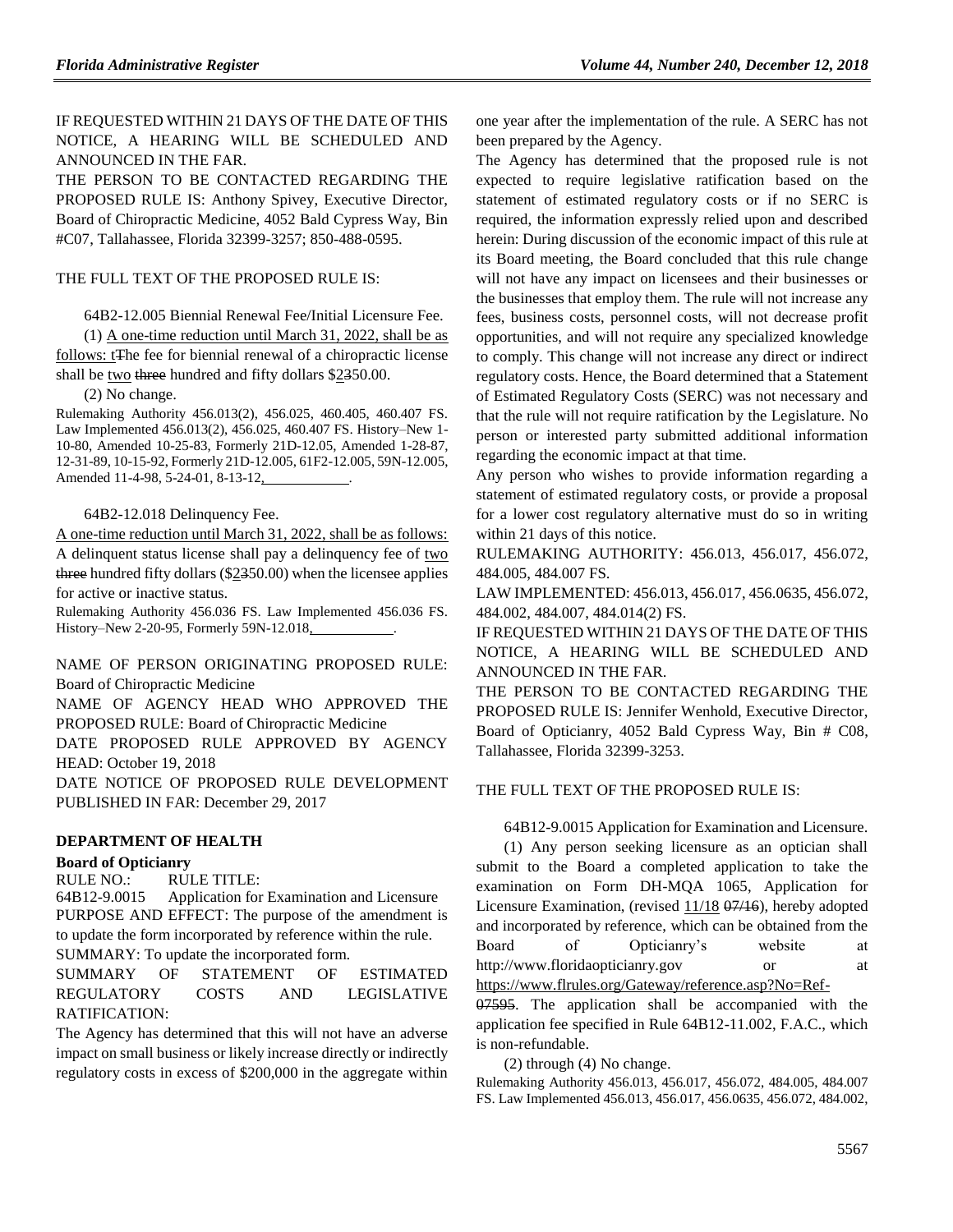484.007, 484.014(2) FS. History–New 3-30-89, Amended 3-29-92, 2- 18-93, Formerly 21P-9.0015, Amended 5-2-94, Formerly 61G13- 9.0015, 59U-9.0015, Amended 1-4-98, 11-28-02, 8-28-05, 5-25-09, 5- 19-10, 11-29-12, 11-29-16, .

### NAME OF PERSON ORIGINATING PROPOSED RULE: Board of Opticianry

NAME OF AGENCY HEAD WHO APPROVED THE PROPOSED RULE: Board of Opticianry

DATE PROPOSED RULE APPROVED BY AGENCY HEAD: November 2, 2018

DATE NOTICE OF PROPOSED RULE DEVELOPMENT PUBLISHED IN FAR: January 18, 2018

## Section III

Notice of Changes, Corrections and **Withdrawals** 

#### **[DEPARTMENT OF CORRECTIONS](https://www.flrules.org/gateway/department.asp?id=33)**

RULE NO.: RULE TITLE:<br>33-210.201 ADA Provision ADA Provisions for Inmates NOTICE OF CHANGE

Notice is hereby given that the following changes have been made to the proposed rule in accordance with subparagraph 120.54(3)(d)1., F.S., published in Vol. 44 No. 182, September 18, 2018 issue of the Florida Administrative Register.

33-210.201 ADA Provisions for Inmates.

- (1) No change.
- (2) Definitions.
- (a) No change.
- (b) Auxiliary aids and services includes:

1. Qualified interpreters on-site or through video remote interpreting services; notetakers; real-time computer-aided transcription services; written materials; exchange of written notes; telephone handset amplifiers; assistive listening systems; telephones compatible with hearing aids; closed caption decoders; open and closed captioning, including real-time captioning; voice, text, and video-based voice and text telecommunications products and systems, including text telephones (TTYs), videophones, and captioned telephones, or equally effective telecommunications devices; videotext displays; accessible electronic and information technology; or other effective methods of making aurally delivered materials available to individuals with hearing impairments;

2. Qualified readers; taped texts; audio recordings; Brailled materials and displays; screen reader software; magnification software; optical readers; secondary auditory programs; large print materials; accessible electronic and information

technology; or other effective methods of making visually delivered materials available to individuals with visual impairments.

3. Acquisition or modification of equipment or devices; and

4. Other similar services and actions.

(c) through (g) No change.

(h) Major life activities – refers to activities such as caring for one's self, walking, speaking, performing manual tasks, seeing, hearing, eating, sleeping, walking, standing, lifting, bending, speaking, breathing, learning, reading, concentrating, thinking, communicating, hearing, learning, seeing, breathing and working.

(i) through (j) No change.

(k) Qualified inmate with a disability – refers to an inmate with a disability who, with or without reasonable modifications to rules, policies, or practices, the removal of architectural, communication, or transportation barriers, or the provision of auxiliary aids and services, meets the essential eligibility requirements of the department for the department program(s), service(s), or activity/activities at issue.

(l) Reasonable modification – refers to any reasonable modification to a rule, policy, practice, or the provision of auxiliary aids and services that will allow a qualified inmate with a disability to participate in or make use of the programs, services, or activities of a department institution or facility.

(m) No change.

- (3) Accommodation Request Procedure.
- (a) No change.

(b) All department and privately operated facilities shall furnish to any inmate, upon request, a Reasonable Modification or Accommodation Request for Inmates, Form DC2-530A. Form DC2-530A, Reasonable Modification or Accommodation Request, is hereby incorporated by reference. Copies of this form are available from the Forms Control Administrator, Office of Research, Planning and Support Services, 501 South Calhoun Street, Tallahassee, Florida 32399-2500, http://www.flrules.org/Gateway/reference.asp?No=Ref-XXXXX. The effective date of this form is XX/XX.

(c) Inmates who are requesting an accommodation or

modification shall submit a request in writing on the Reasonable Modification or Accommodation Request for Inmates, Form DC2-530A, specifying the type of accommodation requested and the purpose for the accommodation or modification.

1. Form DC2-530A The Reasonable Modification or Accommodation Request, Form DC2-530A, shall be submitted to the Institutional ADA Coordinator. The designated Institutional ADA Coordinator shall be: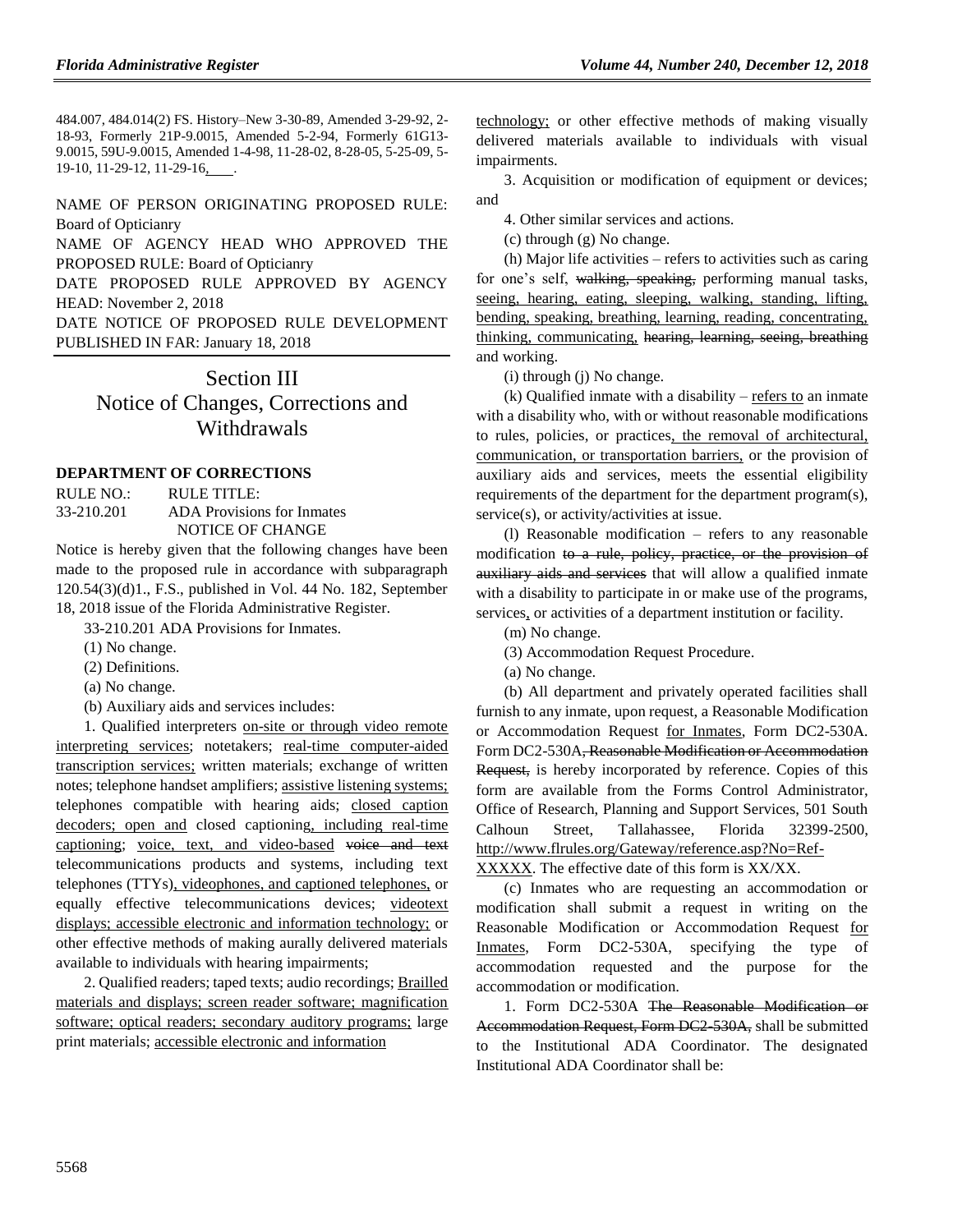a. through c. No change.

2. No change.

(d) through (i) No change.

(4) through (9) No change.

Rulemaking Authority 944.09 FS. Law Implemented 944.09 FS. History–New 8-19-01, Amended 2-8-06, 11-22-06, 1-23-13, 9-30-13, 11-20-16, .

### **[DEPARTMENT OF THE LOTTERY](https://www.flrules.org/gateway/department.asp?id=53)**

RULE NO.: RULE TITLE: [53-1.005](https://www.flrules.org/gateway/ruleNo.asp?id=53-1.005) Confidential Information NOTICE OF WITHDRAWAL

Notice is hereby given that the above rule, as noticed in Vol. 43 No. 171, September 1, 2017 issue of the Florida Administrative Register has been withdrawn.

# Section IV Emergency Rules

## NONE

# Section V Petitions and Dispositions Regarding Rule Variance or Waiver

#### [WATER MANAGEMENT DISTRICTS](https://www.flrules.org/gateway/department.asp?id=40)

[Southwest Florida Water Management District](https://www.flrules.org/gateway/organization.asp?id=123) RULE NO.: RULE TITLE:

[40D-22.201](https://www.flrules.org/gateway/ruleNo.asp?id=40D-22.201) Year-Round Water Conservation Measures

The Southwest Florida Water Management District hereby gives notice: On December 7, 2018 it has issued an order granting a variance.

Petitioner's name: Elm Ridge at Oak Creek Neighborhood Association, Inc.-File tracking No: 18-4282

Date Petition Filed: June 14, 2018, Rule No.: 40D-22.2201, F.A.C.

Nature of the rule for which variance or waiver was sought: Lawn and landscape irrigation

Date Petition Published in the Florida Administrative Register: June 27, 2018

General Basis for Agency Decision: Petitioner demonstrated substantial hardship and proposed an alternative means of adhering the purpose of the statute implemented by the rule.

A copy of the Order or additional information may be obtained by contacting: Lois Sorensen, 7601 US Highway 301, Tampa, Florida 33637, 1(813)985-7481 x. 2298, water.variances@watermatters.org (T2018017-2)

[DEPARTMENT OF ELDER AFFAIRS](https://www.flrules.org/gateway/department.asp?id=58)

[Federal Aging Programs](https://www.flrules.org/gateway/organization.asp?id=179)

RULE NO.: RULE TITLE:

[58A-5.036](https://www.flrules.org/gateway/ruleNo.asp?id=58A-5.036) Emergency Environmental Control for Assisted Living Facilities

NOTICE IS HEREBY GIVEN that on November 27, 2018, the Florida Department of Elder Affairs, received a petition for temporary waiver of Rule 58A-5.036, F.A.C., requiring an alternate energy source for emergency environmental control, from Presbyterian Retirement Communities, Inc., d/b/a Westminster Manor of Bradenton. Any interested person or other agency may submit written comments on the petition within 14 days after this notice to alfrulecomment@elderaffairs.org.

A copy of the Petition for Variance or Waiver may be obtained by contacting: Djanet Cannady at doeapublicrecords@elderaffairs.org, (850)414-2114, Office of the General Counsel, DOEA, 4040 Esplanade Way, Tallahassee, FL 32399.

#### [DEPARTMENT OF ELDER AFFAIRS](https://www.flrules.org/gateway/department.asp?id=58)

[Federal Aging Programs](https://www.flrules.org/gateway/organization.asp?id=179)

RULE NO.: RULE TITLE:

[58A-5.036](https://www.flrules.org/gateway/ruleNo.asp?id=58A-5.036) Emergency Environmental Control for Assisted Living Facilities

NOTICE IS HEREBY GIVEN that on November 27, 2018, the Florida Department of Elder Affairs, received a petition for temporary waiver of Rule 58A-5.036, F.A.C., requiring an alternate energy source for emergency environmental control, from Presbyterian Retirement Communities, Inc., d/b/a Westminster Oaks. Any interested person or other agency may submit written comments on the petition within 14 days after this notice to alfrulecomment@elderaffairs.org.

A copy of the Petition for Variance or Waiver may be obtained by contacting: Djanet Cannady at doeapublicrecords@elderaffairs.org, (850)414-2114, Office of the General Counsel, DOEA, 4040 Esplanade Way, Tallahassee, FL 32399.

[DEPARTMENT OF ELDER AFFAIRS](https://www.flrules.org/gateway/department.asp?id=58) [Federal Aging Programs](https://www.flrules.org/gateway/organization.asp?id=179)

RULE NO.: RULE TITLE:

[58A-5.036](https://www.flrules.org/gateway/ruleNo.asp?id=58A-5.036) Emergency Environmental Control for Assisted Living Facilities

NOTICE IS HEREBY GIVEN that on November 27, 2018, the Florida Department of Elder Affairs, received a petition for temporary waiver of Rule 58A-5.036, F.A.C., requiring an alternate energy source for emergency environmental control,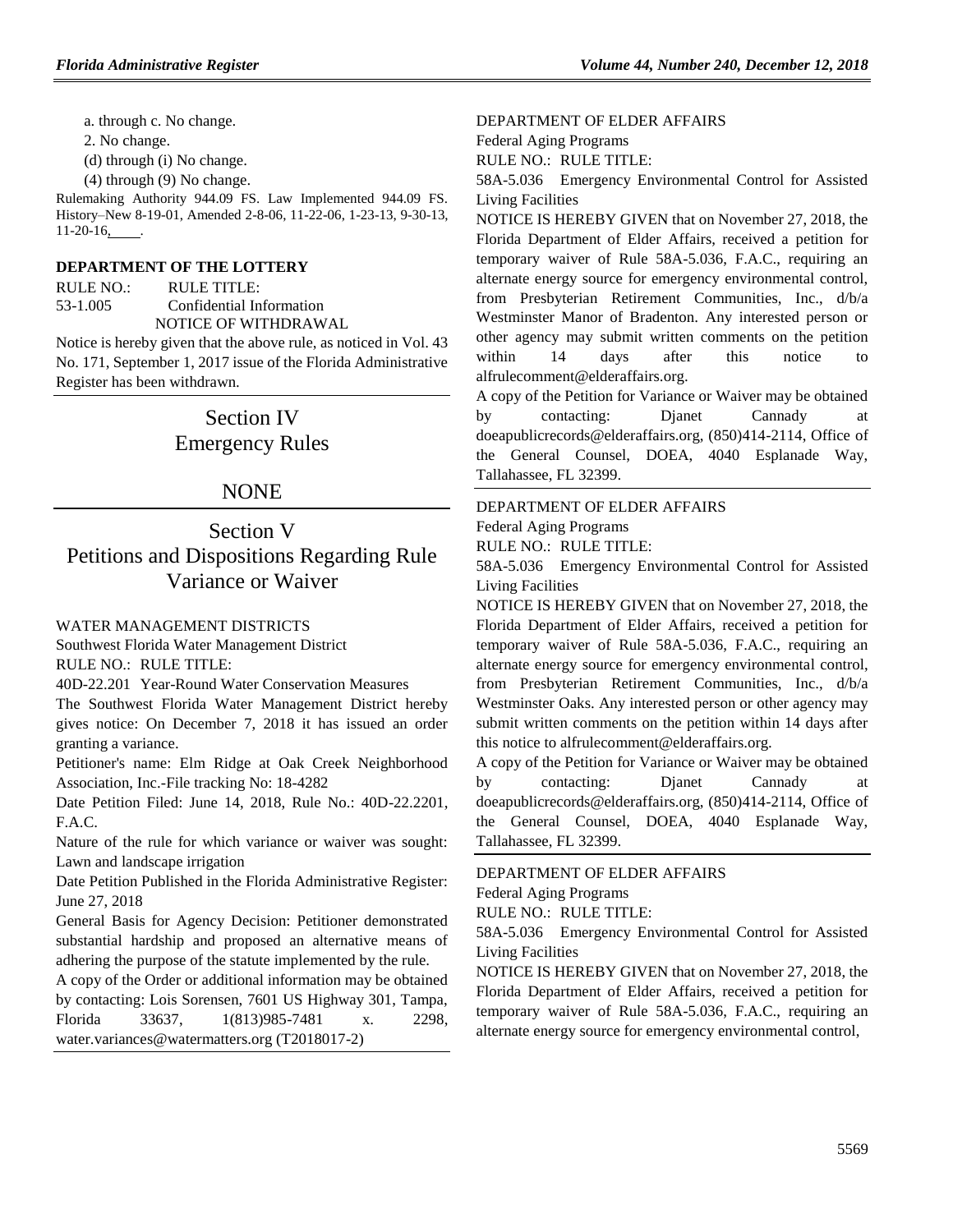from Palm Shores Retirement Community Inc., d/b/a Westminster Palms. Any interested person or other agency may submit written comments on the petition within 14 days after this notice to alfrulecomment@elderaffairs.org.

A copy of the Petition for Variance or Waiver may be obtained by contacting: Djanet Cannady at doeapublicrecords@elderaffairs.org, (850)414-2114, Office of the General Counsel, DOEA, 4040 Esplanade Way, Tallahassee, FL 32399.

[DEPARTMENT OF ELDER AFFAIRS](https://www.flrules.org/gateway/department.asp?id=58)

[Federal Aging Programs](https://www.flrules.org/gateway/organization.asp?id=179)

RULE NO.: RULE TITLE:

[58A-5.036](https://www.flrules.org/gateway/ruleNo.asp?id=58A-5.036) Emergency Environmental Control for Assisted Living Facilities

NOTICE IS HEREBY GIVEN that on November 27, 2018, the Florida Department of Elder Affairs, received a petition for permanent/temporary waiver of Rule 58A-5.036, F.A.C., requiring an alternate energy source for emergency environmental control, from Westminster Pines, Inc., d/b/a Westminster St. Augustine. Any interested person or other agency may submit written comments on the petition within 14 days after this notice to alfrulecomment@elderaffairs.org.

A copy of the Petition for Variance or Waiver may be obtained by contacting: Djanet Cannady at doeapublicrecords@elderaffairs.org, (850)414-2114, Office of the General Counsel, DOEA, 4040 Esplanade Way, Tallahassee, FL 32399.

[DEPARTMENT OF ELDER AFFAIRS](https://www.flrules.org/gateway/department.asp?id=58)

[Federal Aging Programs](https://www.flrules.org/gateway/organization.asp?id=179)

RULE NO.: RULE TITLE:

[58A-5.036](https://www.flrules.org/gateway/ruleNo.asp?id=58A-5.036) Emergency Environmental Control for Assisted Living Facilities

NOTICE IS HEREBY GIVEN that on November 27, 2018, the Florida Department of Elder Affairs, received a petition for permanent/temporary waiver of Rule 58A-5.036, F.A.C., requiring an alternate energy source for emergency environmental control, from Wesley Manor, Inc., d/b/a Westminster Woods on Julington Creek. Any interested person or other agency may submit written comments on the petition within 14 days after this notice to alfrulecomment@elderaffairs.org.

A copy of the Petition for Variance or Waiver may be obtained by contacting: Dianet Cannady at doeapublicrecords@elderaffairs.org, (850)414-2114, Office of the General Counsel, DOEA, 4040 Esplanade Way, Tallahassee, FL 32399.

[DEPARTMENT OF ELDER AFFAIRS](https://www.flrules.org/gateway/department.asp?id=58)

[Federal Aging Programs](https://www.flrules.org/gateway/organization.asp?id=179)

RULE NO.: RULE TITLE:

[58A-5.036](https://www.flrules.org/gateway/ruleNo.asp?id=58A-5.036) Emergency Environmental Control for Assisted Living Facilities

NOTICE IS HEREBY GIVEN that on November 27, 2018, the Florida Department of Elder Affairs, received a petition for temporary waiver of Rule 58A-5.036, F.A.C., requiring an alternate energy source for emergency environmental control, from Riverside Presbyterian House, Inc. Any interested person or other agency may submit written comments on the petition within 14 days after this notice to alfrulecomment@elderaffairs.org.

A copy of the Petition for Variance or Waiver may be obtained by contacting: Djanet Cannady at doeapublicrecords@elderaffairs.org, (850)414-2114, Office of the General Counsel, DOEA, 4040 Esplanade Way, Tallahassee, FL 32399.

[DEPARTMENT OF ELDER AFFAIRS](https://www.flrules.org/gateway/department.asp?id=58)

[Federal Aging Programs](https://www.flrules.org/gateway/organization.asp?id=179)

RULE NO.: RULE TITLE:

[58A-5.036](https://www.flrules.org/gateway/ruleNo.asp?id=58A-5.036) Emergency Environmental Control for Assisted Living Facilities

NOTICE IS HEREBY GIVEN that on November 27, 2018, the Florida Department of Elder Affairs, received a petition for temporary waiver of Rule 58A-5.036, F.A.C., requiring an alternate energy source for emergency environmental control, from The Residence at Westlake OPCP, LLC d/b/a The Residence at Dania Beach. Any interested person or other agency may submit written comments on the petition within 14 days after this notice to alfrulecomment@elderaffairs.org.

A copy of the Petition for Variance or Waiver may be obtained by contacting: Djanet Cannady at doeapublicrecords@elderaffairs.org, (850)414-2114, Office of the General Counsel, DOEA, 4040 Esplanade Way, Tallahassee, FL 32399.

[DEPARTMENT OF ELDER AFFAIRS](https://www.flrules.org/gateway/department.asp?id=58)

[Federal Aging Programs](https://www.flrules.org/gateway/organization.asp?id=179)

RULE NO.: RULE TITLE:

[58A-5.036](https://www.flrules.org/gateway/ruleNo.asp?id=58A-5.036) Emergency Environmental Control for Assisted Living Facilities

NOTICE IS HEREBY GIVEN that on November 27, 2018, the Florida Department of Elder Affairs, received a petition for temporary waiver of Rule 58A-5.036, F.A.C., requiring an alternate energy source for emergency environmental control, from HSRE - AHR Zephyrhills TRS, LLC, d/b/a American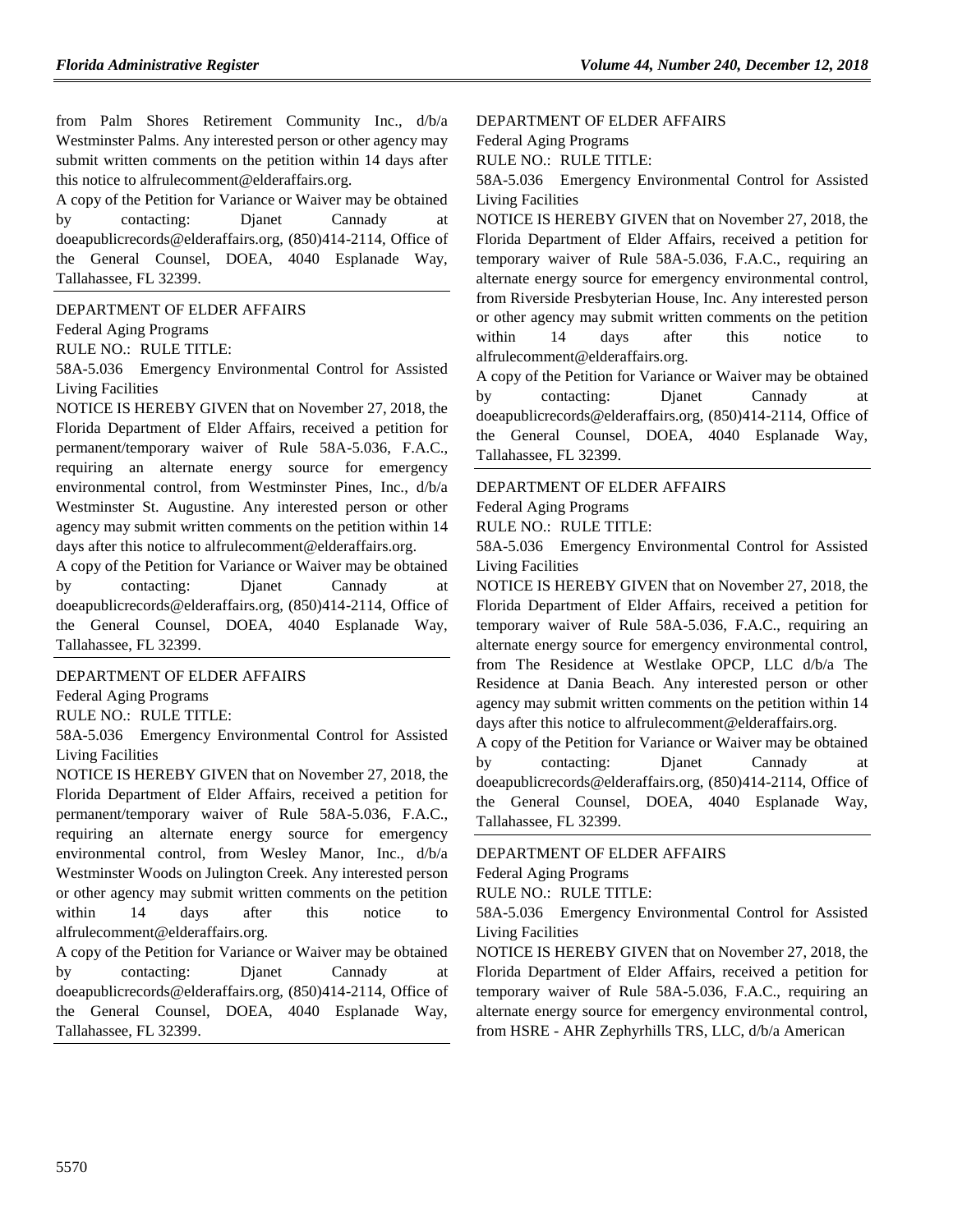House Zephyrhills. Any interested person or other agency may submit written comments on the petition within 14 days after this notice to alfrulecomment@elderaffairs.org.

A copy of the Petition for Variance or Waiver may be obtained by contacting: Djanet Cannady at doeapublicrecords@elderaffairs.org, (850)414-2114, Office of the General Counsel, DOEA, 4040 Esplanade Way, Tallahassee, FL 32399.

[DEPARTMENT OF ELDER AFFAIRS](https://www.flrules.org/gateway/department.asp?id=58)

[Federal Aging Programs](https://www.flrules.org/gateway/organization.asp?id=179)

RULE NO.: RULE TITLE:

[58A-5.036](https://www.flrules.org/gateway/ruleNo.asp?id=58A-5.036) Emergency Environmental Control for Assisted Living Facilities

NOTICE IS HEREBY GIVEN that on November 27, 2018, the Florida Department of Elder Affairs, received a petition for temporary waiver of Rule 58A-5.036, F.A.C., requiring an alternate energy source for emergency environmental control, from Westminster Shores, Inc. Any interested person or other agency may submit written comments on the petition within 14 days after this notice to alfrulecomment@elderaffairs.org.

A copy of the Petition for Variance or Waiver may be obtained by contacting: Dianet Cannady at doeapublicrecords@elderaffairs.org, (850)414-2114, Office of the General Counsel, DOEA, 4040 Esplanade Way, Tallahassee, FL 32399.

#### [DEPARTMENT OF ELDER AFFAIRS](https://www.flrules.org/gateway/department.asp?id=58)

[Federal Aging Programs](https://www.flrules.org/gateway/organization.asp?id=179)

RULE NO.: RULE TITLE:

[58A-5.036](https://www.flrules.org/gateway/ruleNo.asp?id=58A-5.036) Emergency Environmental Control for Assisted Living Facilities

NOTICE IS HEREBY GIVEN that on November 27, 2018, the Florida Department of Elder Affairs, received a petition for temporary waiver of Rule 58A-5.036, F.A.C., requiring an alternate energy source for emergency environmental control, from Suncoast Manor Retirement Community, Inc., d/b/a Westminster Suncoast. Any interested person or other agency may submit written comments on the petition within 14 days after this notice to alfrulecomment@elderaffairs.org.

A copy of the Petition for Variance or Waiver may be obtained by contacting: Djanet Cannady at doeapublicrecords@elderaffairs.org, (850)414-2114, Office of the General Counsel, DOEA, 4040 Esplanade Way, Tallahassee, FL 32399.

[DEPARTMENT OF ELDER AFFAIRS](https://www.flrules.org/gateway/department.asp?id=58)

[Federal Aging Programs](https://www.flrules.org/gateway/organization.asp?id=179)

RULE NO.: RULE TITLE:

[58A-5.036](https://www.flrules.org/gateway/ruleNo.asp?id=58A-5.036) Emergency Environmental Control for Assisted Living Facilities

NOTICE IS HEREBY GIVEN that on November 27, 2018, the Florida Department of Elder Affairs, received a petition for temporary waiver of Rule 58A-5.036, F.A.C., requiring an alternate energy source for emergency environmental control, from Grand Court ALF, LLC. Any interested person or other agency may submit written comments on the petition within 14 days after this notice to alfrulecomment@elderaffairs.org.

A copy of the Petition for Variance or Waiver may be obtained by contacting: Djanet Cannady at doeapublicrecords@elderaffairs.org, (850)414-2114, Office of the General Counsel, DOEA, 4040 Esplanade Way, Tallahassee, FL 32399.

#### [DEPARTMENT OF ELDER AFFAIRS](https://www.flrules.org/gateway/department.asp?id=58)

[Federal Aging Programs](https://www.flrules.org/gateway/organization.asp?id=179)

RULE NO.: RULE TITLE:

[58A-5.036](https://www.flrules.org/gateway/ruleNo.asp?id=58A-5.036) Emergency Environmental Control for Assisted Living Facilities

NOTICE IS HEREBY GIVEN that on December 7, 2018, the Florida Department of Elder Affairs, received a petition for emergency waiver of Rule 58A-5.036, F.A.C., requiring an alternate energy source for emergency environmental control, from Memory Lane Cottage at Tampa Palms, LLC d/b/a Memory Lane Cottage at Tampa Palms. Any interested person or other agency may submit written comments on the petition within 5 days after this notice to alfrulecomment@elderaffairs.org.

A copy of the Petition for Variance or Waiver may be obtained by contacting: Djanet Cannady at doeapublicrecords@elderaffairs.org, (850)414-2114, Office of the General Counsel, DOEA, 4040 Esplanade Way, Tallahassee, FL 32399.

# [AGENCY FOR HEALTH CARE ADMINISTRATION](https://www.flrules.org/gateway/department.asp?id=59) [Health Facility and Agency Licensing](https://www.flrules.org/gateway/organization.asp?id=186)

RULE NO.: RULE TITLE:

[59A-4.1265](https://www.flrules.org/gateway/ruleNo.asp?id=59A-4.1265) Emergency Environmental Control for Nursing Homes

NOTICE IS HEREBY GIVEN that on December 7, 2018, the Agency for Health Care Administration, received a petition for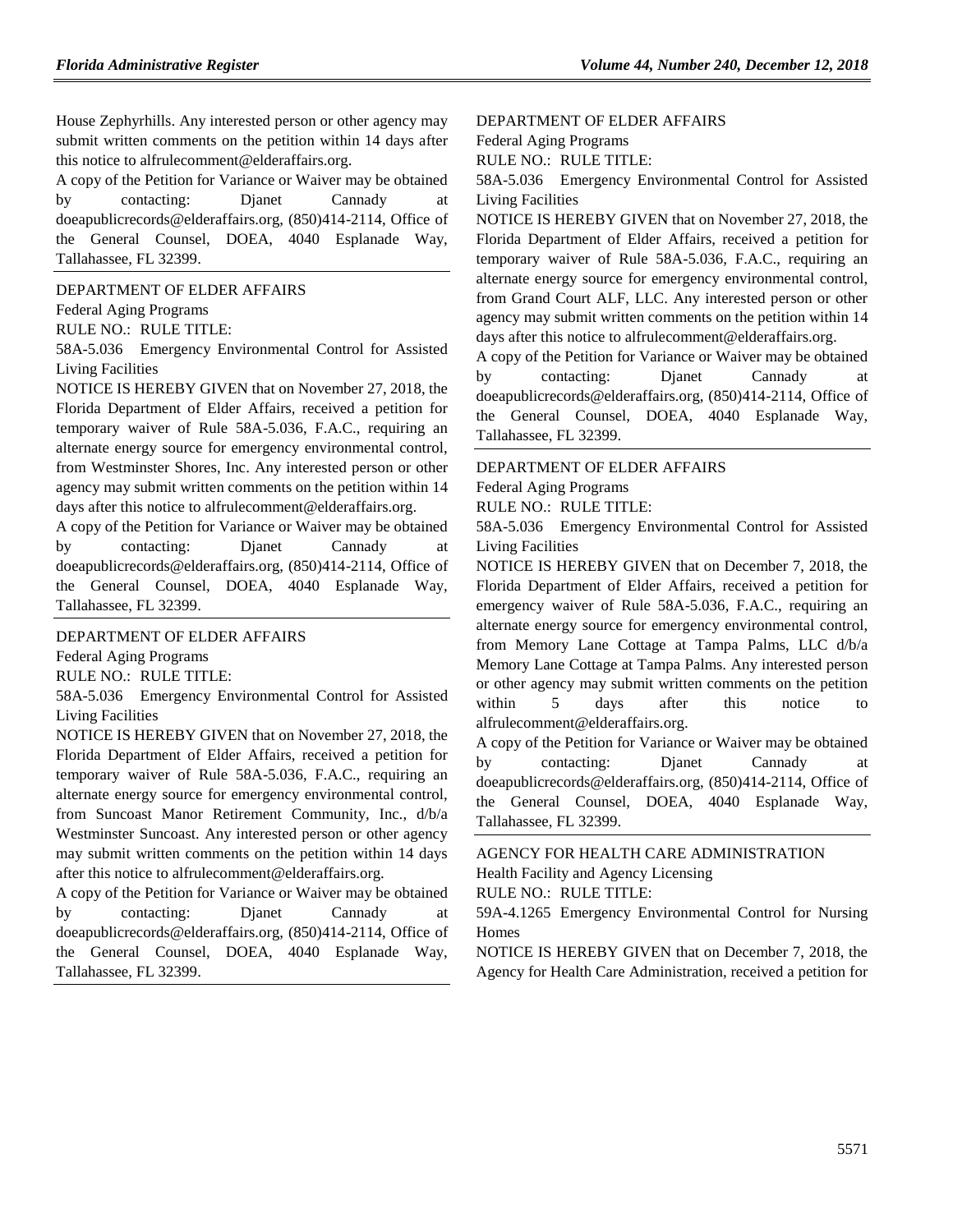subsection 59A-4.1265(5) from Century Health and Rehabilitation Center, seeking additional time beyond January 1, 2019, to implement the Detailed Nursing Home Emergency Power Plan. The petition was assigned case number 2018017964. Any interested person or other agency may submit written comments on the petition within 14 days after this notice by e-mailing LTCstaff@ahca.myflorida.com.

A copy of the Petition for Variance or Waiver may be obtained by contacting: Jacqueline Williams, Agency for Health Care Administration, 2727 Mahan Drive, Mail Stop #33, Tallahassee, Florida 32308 or e-mailing LTCstaff@ahca.myflorida.com.

#### [AGENCY FOR HEALTH CARE ADMINISTRATION](https://www.flrules.org/gateway/department.asp?id=59) [Health Facility and Agency Licensing](https://www.flrules.org/gateway/organization.asp?id=186)

RULE NO.: RULE TITLE:

[59A-4.1265](https://www.flrules.org/gateway/ruleNo.asp?id=59A-4.1265) Emergency Environmental Control for Nursing **Homes** 

NOTICE IS HEREBY GIVEN that on December 07, 2018, the Agency for Health Care Administration, received a petition for subsection 59A-4.1265(5) from Surrey Place Healthcare and Rehabilitation, seeking additional time beyond January 1, 2019, to implement the Detailed Nursing Home Emergency Power Plan. The petition was assigned case number 2018017966. Any interested person or other agency may submit written comments on the petition within 14 days after this notice by e-mailing LTCstaff@ahca.myflorida.com.

A copy of the Petition for Variance or Waiver may be obtained by contacting: Jacqueline Williams, Agency for Health Care Administration, 2727 Mahan Drive, Mail Stop #33, Tallahassee, Florida 32308 or e-mailing LTCstaff@ahca.myflorida.com.

#### [AGENCY FOR HEALTH CARE ADMINISTRATION](https://www.flrules.org/gateway/department.asp?id=59)

[Health Facility and Agency Licensing](https://www.flrules.org/gateway/organization.asp?id=186)

RULE NO.: RULE TITLE:

[59A-4.1265](https://www.flrules.org/gateway/ruleNo.asp?id=59A-4.1265) Emergency Environmental Control for Nursing Homes

NOTICE IS HEREBY GIVEN that on December 10, 2018, the Agency for Health Care Administration, received a petition for subsection 59A-4.1265(5) from Emerald Coast Rehabilitation Center, LLC d/b/a Emerald Coast Center, seeking additional time beyond January 1, 2019, to implement the Detailed Nursing Home Emergency Power Plan. The petition was assigned case number 20180017971. Any interested person or other agency may submit written comments on the petition within 14 days after this notice by e-mailing LTCstaff@ahca.myflorida.com.

A copy of the Petition for Variance or Waiver may be obtained by contacting: Jacqueline Williams, Agency for Health Care

| Administration, 2727 Mahan Drive, Mail Stop #33, |  |       |      |           |
|--------------------------------------------------|--|-------|------|-----------|
| Tallahassee, Florida                             |  | 32308 | - or | e-mailing |
| LTCstaff@ahca.myflorida.com.                     |  |       |      |           |

### [AGENCY FOR HEALTH CARE ADMINISTRATION](https://www.flrules.org/gateway/department.asp?id=59)

[Health Facility and Agency Licensing](https://www.flrules.org/gateway/organization.asp?id=186)

RULE NO.: RULE TITLE:

[59A-4.1265](https://www.flrules.org/gateway/ruleNo.asp?id=59A-4.1265) Emergency Environmental Control for Nursing **Homes** 

NOTICE IS HEREBY GIVEN that on December 10, 2018, the Agency for Health Care Administration, received a petition for subsection 59A-4.1265(5) from Evergreen Woods, LLC d/b/a Evergreen Woods, seeking additional time beyond January 1, 2019, to implement the Detailed Nursing Home Emergency Power Plan. The petition was assigned case number 2018017973. Any interested person or other agency may submit written comments on the petition within 14 days after this notice by e-mailing LTCstaff@ahca.myflorida.com.

A copy of the Petition for Variance or Waiver may be obtained by contacting: Jacqueline Williams, Agency for Health Care Administration, 2727 Mahan Drive, Mail Stop #33, Tallahassee, Florida 32308 or e-mailing LTCstaff@ahca.myflorida.com.

# [AGENCY FOR HEALTH CARE ADMINISTRATION](https://www.flrules.org/gateway/department.asp?id=59)

[Health Facility and Agency Licensing](https://www.flrules.org/gateway/organization.asp?id=186)

RULE NO.: RULE TITLE:

[59A-4.1265](https://www.flrules.org/gateway/ruleNo.asp?id=59A-4.1265) Emergency Environmental Control for Nursing **Homes** 

NOTICE IS HEREBY GIVEN that on December 10, 2018, the Agency for Health Care Administration, received a petition for subsection 59A-4.1265(5) from C.H.R. Associates, Inc. d/b/a Claridge House Nursing & Rehabilitation Center, seeking additional time beyond January 1, 2019, to implement the Detailed Nursing Home Emergency Power Plan. The petition was assigned case number 2018017974. Any interested person or other agency may submit written comments on the petition within 14 days after this notice by e-mailing LTCstaff@ahca.myflorida.com.

A copy of the Petition for Variance or Waiver may be obtained by contacting: Jacqueline Williams, Agency for Health Care Administration, 2727 Mahan Drive, Mail Stop #33, Tallahassee, Florida 32308 or e-mailing LTCstaff@ahca.myflorida.com.

### [AGENCY FOR HEALTH CARE ADMINISTRATION](https://www.flrules.org/gateway/department.asp?id=59) [Health Facility and Agency Licensing](https://www.flrules.org/gateway/organization.asp?id=186) RULE NO.: RULE TITLE:

[59A-4.1265](https://www.flrules.org/gateway/ruleNo.asp?id=59A-4.1265) Emergency Environmental Control for Nursing Homes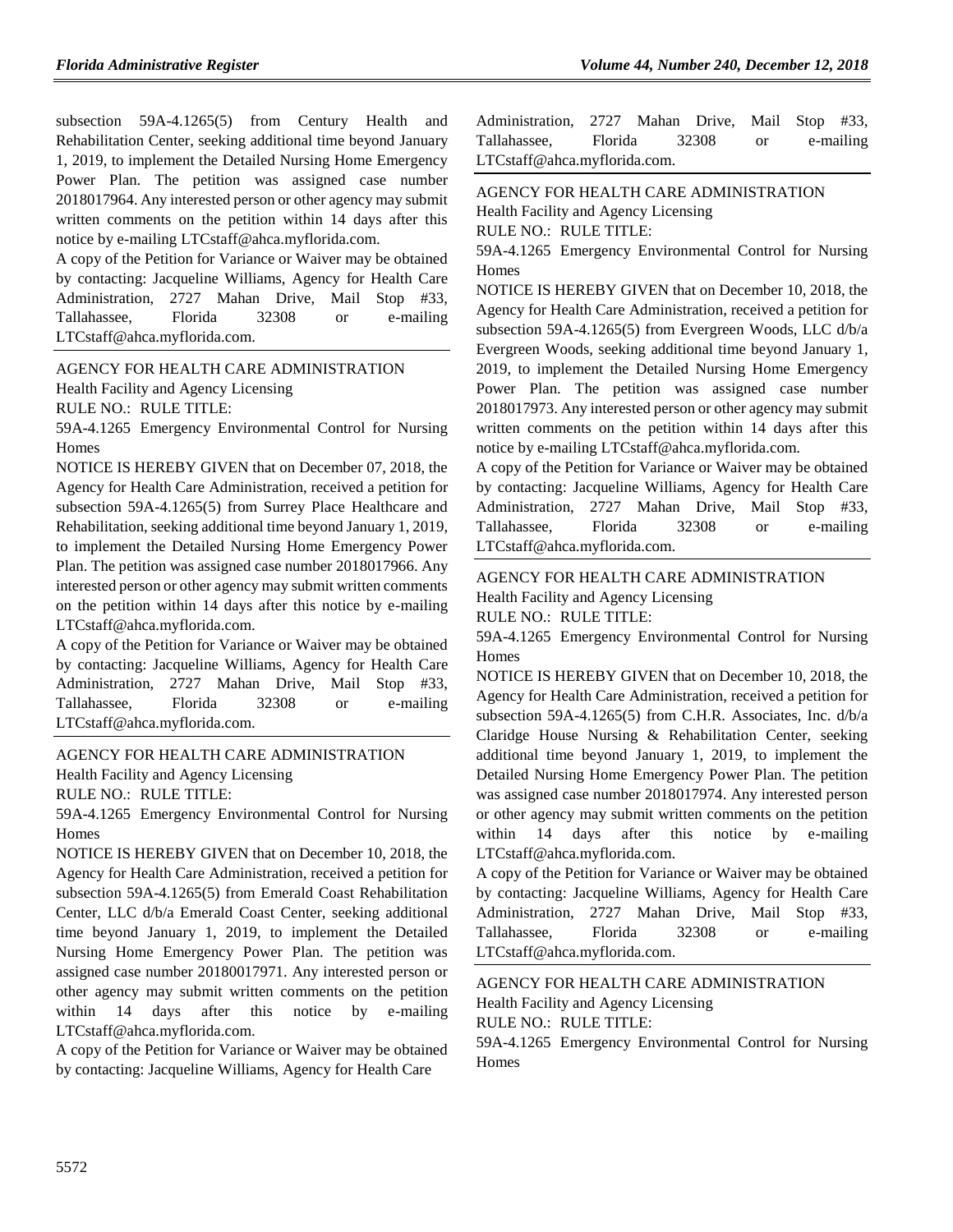NOTICE IS HEREBY GIVEN that on December 10, 2018, the Agency for Health Care Administration, received a petition for subsection 59A-4.1265(5) from Regents Park at Aventura, Inc. d/b/a Regents Park at Aventura, seeking additional time beyond January 1, 2019, to implement the Detailed Nursing Home Emergency Power Plan. The petition was assigned case number 2018017975. Any interested person or other agency may submit written comments on the petition within 14 days after this notice by e-mailing LTCstaff@ahca.myflorida.com.

A copy of the Petition for Variance or Waiver may be obtained by contacting: Jacqueline Williams, Agency for Health Care Administration, 2727 Mahan Drive, Mail Stop #33, Tallahassee, Florida 32308 or e-mailing LTCstaff@ahca.myflorida.com.

[AGENCY FOR HEALTH CARE ADMINISTRATION](https://www.flrules.org/gateway/department.asp?id=59)

[Health Facility and Agency Licensing](https://www.flrules.org/gateway/organization.asp?id=186)

RULE NO.: RULE TITLE:

[59A-4.1265](https://www.flrules.org/gateway/ruleNo.asp?id=59A-4.1265) Emergency Environmental Control for Nursing Homes

NOTICE IS HEREBY GIVEN that on December 10, 2018, the Agency for Health Care Administration, received a petition for subsection 59A-4.1265(5) from Regents Park, Inc. d/b/a Regents Park Nursing & Rehabilitation Center, seeking additional time beyond January 1, 2019, to implement the Detailed Nursing Home Emergency Power Plan. The petition was assigned case number 2018017977. Any interested person or other agency may submit written comments on the petition within 14 days after this notice by e-mailing LTCstaff@ahca.myflorida.com.

A copy of the Petition for Variance or Waiver may be obtained by contacting: Jacqueline Williams, Agency for Health Care Administration, 2727 Mahan Drive, Mail Stop #33, Tallahassee, Florida 32308 or e-mailing LTCstaff@ahca.myflorida.com.

#### [AGENCY FOR HEALTH CARE ADMINISTRATION](https://www.flrules.org/gateway/department.asp?id=59)

[Health Facility and Agency Licensing](https://www.flrules.org/gateway/organization.asp?id=186)

RULE NO.: RULE TITLE:

[59A-4.1265](https://www.flrules.org/gateway/ruleNo.asp?id=59A-4.1265) Emergency Environmental Control for Nursing Homes

NOTICE IS HEREBY GIVEN that on December 10, 2018, the Agency for Health Care Administration, received a petition for subsection 59A-4.1265(5) from LTCSP Plant City LLC d/b/a Community Convalescent Center, seeking additional time beyond January 1, 2019, to implement the Detailed Nursing Home Emergency Power Plan. The petition was assigned case number 2018017978. Any interested person or other agency may submit written comments on the petition within 14 days after this notice by e-mailing LTCstaff@ahca.myflorida.com.

A copy of the Petition for Variance or Waiver may be obtained by contacting: Jacqueline Williams, Agency for Health Care

| Administration, 2727 Mahan Drive, Mail Stop #33, |  |       |      |           |
|--------------------------------------------------|--|-------|------|-----------|
| Tallahassee, Florida                             |  | 32308 | - or | e-mailing |
| LTCstaff@ahca.myflorida.com.                     |  |       |      |           |

[AGENCY FOR HEALTH CARE ADMINISTRATION](https://www.flrules.org/gateway/department.asp?id=59)

[Health Facility and Agency Licensing](https://www.flrules.org/gateway/organization.asp?id=186)

RULE NO.: RULE TITLE:

[59A-4.1265](https://www.flrules.org/gateway/ruleNo.asp?id=59A-4.1265) Emergency Environmental Control for Nursing **Homes** 

NOTICE IS HEREBY GIVEN that on December 10, 2018, the Agency for Health Care Administration, received a petition for subsection 59A-4.1265(5) from ISLF Deerwood Place Jacksonville, LLC d/b/a Regents Park of Jacksonville, seeking additional time beyond January 1, 2019, to implement the Detailed Nursing Home Emergency Power Plan. The petition was assigned case number 2018017980. Any interested person or other agency may submit written comments on the petition within 14 days after this notice by e-mailing LTCstaff@ahca.myflorida.com.

A copy of the Petition for Variance or Waiver may be obtained by contacting: Jacqueline Williams, Agency for Health Care Administration, 2727 Mahan Drive, Mail Stop #33, Tallahassee, Florida 32308 or e-mailing LTCstaff@ahca.myflorida.com.

## [AGENCY FOR HEALTH CARE ADMINISTRATION](https://www.flrules.org/gateway/department.asp?id=59)

[Health Facility and Agency Licensing](https://www.flrules.org/gateway/organization.asp?id=186)

RULE NO.: RULE TITLE:

[59A-4.1265](https://www.flrules.org/gateway/ruleNo.asp?id=59A-4.1265) Emergency Environmental Control for Nursing Homes

NOTICE IS HEREBY GIVEN that on December 10, 2018, the Agency for Health Care Administration, received a petition for subsection 59A-4.1265(5) from Senior Health TNF, LLC d/b/a Whispering Oaks, seeking additional time beyond January 1, 2019, to implement the Detailed Nursing Home Emergency Power Plan. The petition was assigned case number 2018017981. Any interested person or other agency may submit written comments on the petition within 14 days after this notice by e-mailing LTCstaff@ahca.myflorida.com.

A copy of the Petition for Variance or Waiver may be obtained by contacting: Jacqueline Williams, Agency for Health Care Administration, 2727 Mahan Drive, Mail Stop #33, Tallahassee, Florida 32308 or e-mailing LTCstaff@ahca.myflorida.com.

#### [AGENCY FOR HEALTH CARE ADMINISTRATION](https://www.flrules.org/gateway/department.asp?id=59)

[Health Facility and Agency Licensing](https://www.flrules.org/gateway/organization.asp?id=186)

RULE NO.: RULE TITLE:

[59A-4.1265](https://www.flrules.org/gateway/ruleNo.asp?id=59A-4.1265) Emergency Environmental Control for Nursing Homes

NOTICE IS HEREBY GIVEN that on December 10, 2018, the Agency for Health Care Administration, received a petition for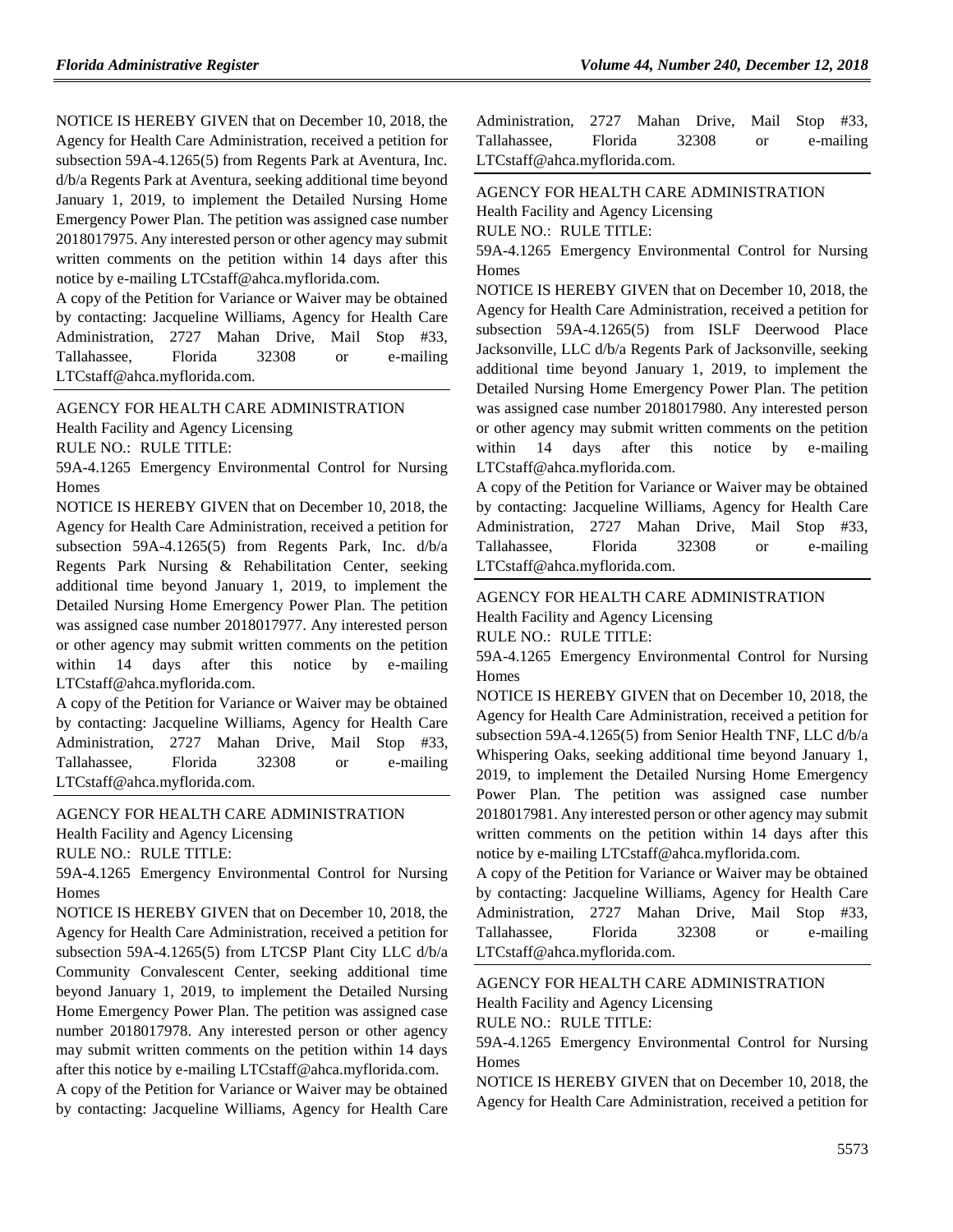subsection 59A-4.1265(5) from FI The Oaks, LLC d/b/a Oaks at Avon, seeking additional time beyond January 1, 2019, to implement the Detailed Nursing Home Emergency Power Plan. The petition was assigned case number 2018017982. Any interested person or other agency may submit written comments on the petition within 14 days after this notice by e-mailing LTCstaff@ahca.myflorida.com.

A copy of the Petition for Variance or Waiver may be obtained by contacting: Jacqueline Williams, Agency for Health Care Administration, 2727 Mahan Drive, Mail Stop #33, Tallahassee, Florida 32308 or e-mailing LTCstaff@ahca.myflorida.com.

[AGENCY FOR HEALTH CARE ADMINISTRATION](https://www.flrules.org/gateway/department.asp?id=59) [Health Facility and Agency Licensing](https://www.flrules.org/gateway/organization.asp?id=186)

RULE NO.: RULE TITLE:

[59A-4.1265](https://www.flrules.org/gateway/ruleNo.asp?id=59A-4.1265) Emergency Environmental Control for Nursing Homes

NOTICE IS HEREBY GIVEN that on December 10, 2018, the Agency for Health Care Administration, received a petition for subsection 59A-4.1265(5) from FI – Boca Raton, LLC d/b/a Boca Raton Rehabilitation Center, seeking additional time beyond January 1, 2019, to implement the Detailed Nursing Home Emergency Power Plan. The petition was assigned case number 2018017983. Any interested person or other agency may submit written comments on the petition within 14 days after this notice by e-mailing LTCstaff@ahca.myflorida.com.

A copy of the Petition for Variance or Waiver may be obtained by contacting: Jacqueline Williams, Agency for Health Care Administration, 2727 Mahan Drive, Mail Stop #33, Tallahassee, Florida 32308 or e-mailing LTCstaff@ahca.myflorida.com.

#### [AGENCY FOR HEALTH CARE ADMINISTRATION](https://www.flrules.org/gateway/department.asp?id=59)

[Health Facility and Agency Licensing](https://www.flrules.org/gateway/organization.asp?id=186)

RULE NO.: RULE TITLE:

[59A-4.1265](https://www.flrules.org/gateway/ruleNo.asp?id=59A-4.1265) Emergency Environmental Control for Nursing **Homes** 

NOTICE IS HEREBY GIVEN that on December 10, 2018, the Agency for Health Care Administration, received a petition for subsection 59A-4.1265(5) from Boca Ciega Rehabilitation LLC d/b/a Boca Ciega Center, seeking additional time beyond January 1, 2019, to implement the Detailed Nursing Home Emergency Power Plan. The petition was assigned case number 2018017984. Any interested person or other agency may submit written comments on the petition within 14 days after this notice by e-mailing LTCstaff@ahca.myflorida.com.

A copy of the Petition for Variance or Waiver may be obtained by contacting: Jacqueline Williams, Agency for Health Care

| Administration, 2727 Mahan Drive, Mail Stop #33, |  |       |    |           |
|--------------------------------------------------|--|-------|----|-----------|
| Tallahassee, Florida                             |  | 32308 | or | e-mailing |
| LTCstaff@ahca.myflorida.com.                     |  |       |    |           |

[AGENCY FOR HEALTH CARE ADMINISTRATION](https://www.flrules.org/gateway/department.asp?id=59)

[Health Facility and Agency Licensing](https://www.flrules.org/gateway/organization.asp?id=186)

RULE NO.: RULE TITLE:

[59A-4.1265](https://www.flrules.org/gateway/ruleNo.asp?id=59A-4.1265) Emergency Environmental Control for Nursing **Homes** 

NOTICE IS HEREBY GIVEN that on December 10, 2018, the Agency for Health Care Administration, received a petition for subsection 59A-4.1265(5) from FI-Cape Coral, LLC d/b/a Rehab and Healthcare Center of Cape Coral, seeking additional time beyond January 1, 2019, to implement the Detailed Nursing Home Emergency Power Plan. The petition was assigned case number 2018017985. Any interested person or other agency may submit written comments on the petition within 14 days after this notice by e-mailing LTCstaff@ahca.myflorida.com.

A copy of the Petition for Variance or Waiver may be obtained by contacting: Jacqueline Williams, Agency for Health Care Administration, 2727 Mahan Drive, Mail Stop #33, Tallahassee, Florida 32308 or e-mailing LTCstaff@ahca.myflorida.com.

# AGENCY FOR HEALTH [CARE ADMINISTRATION](https://www.flrules.org/gateway/department.asp?id=59)

[Health Facility and Agency Licensing](https://www.flrules.org/gateway/organization.asp?id=186)

RULE NO.: RULE TITLE:

[59A-4.1265](https://www.flrules.org/gateway/ruleNo.asp?id=59A-4.1265) Emergency Environmental Control for Nursing Homes

NOTICE IS HEREBY GIVEN that on December 10, 2018, the Agency for Health Care Administration, received a petition for subsection 59A-4.1265(5) from Orlando Rehabilitation Group Inc. d/b/a Delaney Park Health and Rehabilitation Center, seeking additional time beyond January 1, 2019, to implement the Detailed Nursing Home Emergency Power Plan. The petition was assigned case number 2018017969. Any interested person or other agency may submit written comments on the petition within 14 days after this notice by e-mailing LTCstaff@ahca.myflorida.com.

A copy of the Petition for Variance or Waiver may be obtained by contacting: Jacqueline Williams, Agency for Health Care Administration, 2727 Mahan Drive, Mail Stop #33, Tallahassee, Florida 32308 or e-mailing LTCstaff@ahca.myflorida.com.

[DEPARTMENT OF HEALTH](https://www.flrules.org/gateway/department.asp?id=64) [Division of Environmental Health](https://www.flrules.org/gateway/organization.asp?id=335) RULE NO.: RULE TITLE: [64E-9.004](https://www.flrules.org/gateway/ruleNo.asp?id=64E-9.004) Operational Requirements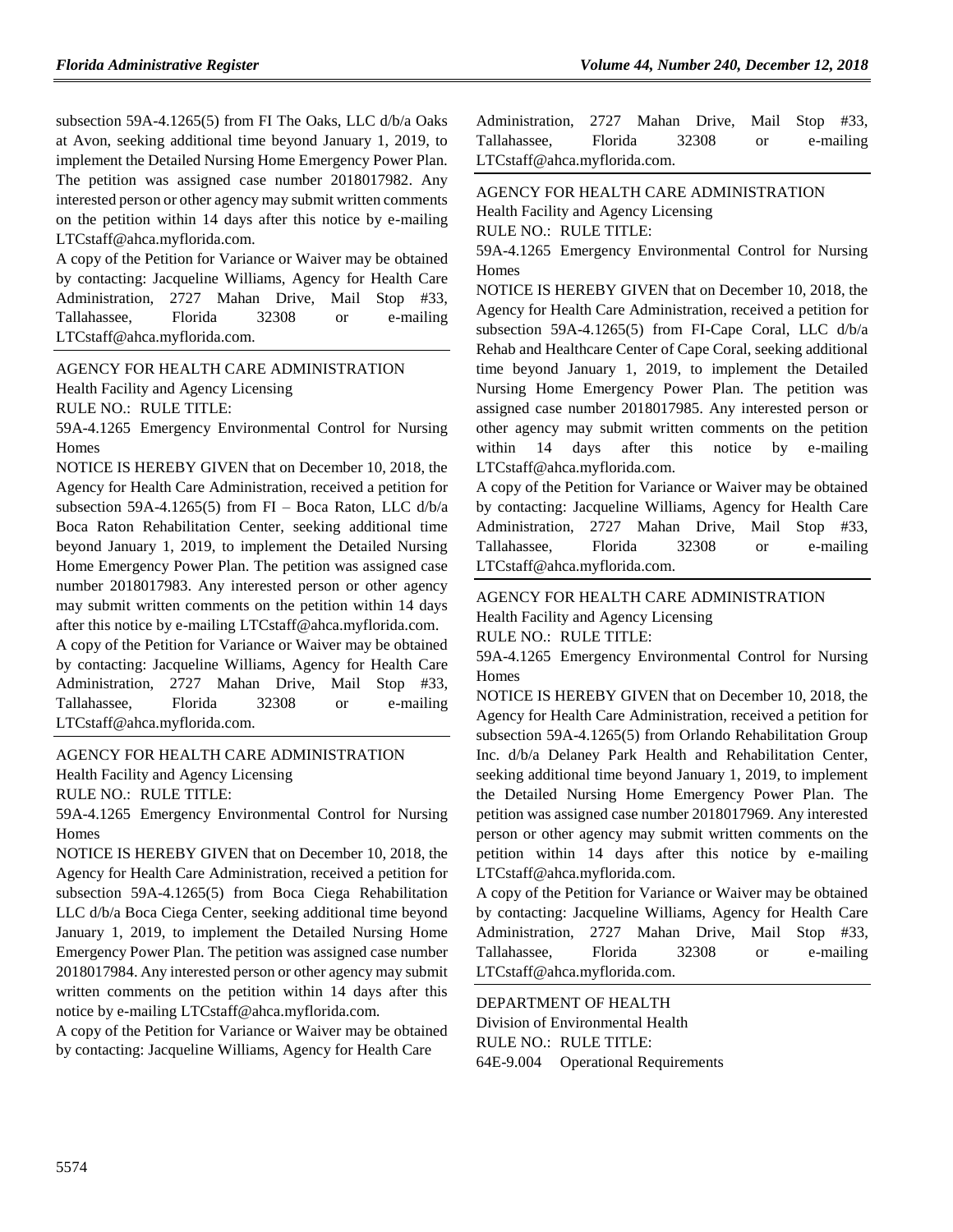NOTICE IS HEREBY GIVEN that on November 26, 2018, the Department of Health, Bureau of Environmental Health, received a petition for variance from Alvaro Mendoza representing Commercial Energy Specialists. The petitioner seeks a variance from subsection 64E-9.004(10), F.A.C., that requires keeping of a daily record of information using form DH 921 regarding public swimming pool operation that must reflect manually conducted pool water tests for pH and disinfectant levels at least once every 24 hours and these records shall be maintained at the pool. Comments on this petition should be filed with the person at the address listed below within 21 days of publication of this notice.

A copy of the Petition for Variance or Waiver may be obtained by contacting: Bob Vincent, Environmental Administrator, DOH, at email: bob.vincent@flhealth.gov, or by mail at: DOH, 4052 Bald Cypress Way, Bin-A08, Tallahassee, FL, 32399- 1710. Telephone (850)245-4578.

# Section VI Notice of Meetings, Workshops and Public **Hearings**

DEPARTMENT OF STATE

Division of Library and Information Services

The Department of State announces a public meeting to which all persons are invited.

DATE AND TIME: December 19, 2018, 2:00 p.m. – 4:00 p.m. Eastern

PLACE: Conference call. Call 1(888)670-3525 and when prompted enter passcode 415 720 0452, followed by the # key. GENERAL SUBJECT MATTER TO BE CONSIDERED:

The Board of Directors of the Friends of the State Library and Archives of Florida Inc. will meet to discuss and review matters of business.

A copy of the agenda may be obtained by contacting: Lindsey Harrington with the Division of Library and Information Services at [lindsey.harrington@dos.myflorida.com](mailto:lindsey.harrington@dos.myflorida.com) or (850)245-6614.

Pursuant to the provisions of the Americans with Disabilities Act, any person requiring special accommodations to participate in this workshop/meeting is asked to advise the agency at least five (5) days prior to the workshop/meeting by contacting Lindsey Harrington at (850)245-6614 or [lindsey.harrington@dos.myflorida.com.](mailto:lindsey.harrington@dos.myflorida.com) If you are hearing or speech impaired, please contact the agency using the Florida Relay Service at 1(800)955-8771 (TDD) or 1(800)955-8770 (Voice).

For the procedure on making a public comment during the meeting, please refer to the [Division's Public Comment Policy.](http://dos.myflorida.com/library-archives/meetings-and-notices/public-comment-policy/)

For more information, you may contact: Lindsey Harrington with the Division of Library and Information Services at [lindsey.harrington@dos.myflorida.com](mailto:lindsey.harrington@dos.myflorida.com) or (850)245-6614.

### [DEPARTMENT OF ELDER AFFAIRS](https://www.flrules.org/gateway/department.asp?id=58)

[Division of Volunteer and Community Services](https://www.flrules.org/gateway/organization.asp?id=530)

The Department of Elder Affairs announces a public meeting to which all persons are invited.

DATE AND TIME: January 8, 2019, 8:30 a.m.

PLACE: Pine Hills Community Center, 6408 Jennings Road, Building B, Orlando, FL 32818; telephone conference: 1(888)585-9008 Participant code: 600 513 360

GENERAL SUBJECT MATTER TO BE CONSIDERED: Meeting of the Dementia Cure and Care Initiative Task force for the City of Orlando. The goal of the DCCI Task force is to engage communities across the state to be more dementia friendly, promote better care for Floridians affected by dementia, and support research efforts to find a

cure. The vision of the DCCI Task Force is to see all Florida communities engaged in providing better care for those affected by dementia while we work towards a cure.

A copy of the agenda may be obtained by contacting: Christine Didion, Department of Elder Affairs, (850)414-2028, DidionC@elderaffairs.org.

Pursuant to the provisions of the Americans with Disabilities Act, any person requiring special accommodations to participate in this workshop/meeting is asked to advise the agency at least 3 days before the workshop/meeting by contacting: Christine Didion, Department of Elder Affairs, (850)414-2028, DidionC@elderaffairs.org. If you are hearing or speech impaired, please contact the agency using the Florida Relay Service, 1(800)955-8771 (TDD) or 1(800)955-8770 (Voice).

For more information, you may contact: Christine Didion, Department of Elder Affairs, (850)414-2028, DidionC@elderaffairs.org.

#### [DEPARTMENT OF ELDER AFFAIRS](https://www.flrules.org/gateway/department.asp?id=58)

[Division of Volunteer and Community Services](https://www.flrules.org/gateway/organization.asp?id=530)

The Department of Elder Affairs announces a public meeting to which all persons are invited.

DATE AND TIME: January 30, 2019, 2:00 p.m.

PLACE: 100 SW 75th St, Suite 301 Gainesville, FL 32607 or by phone: 1(888)585-9008, Participant code: 600 513 360

GENERAL SUBJECT MATTER TO BE CONSIDERED: Meeting of the Dementia Cure and Care Initiative Task force for the City of Gainesville. The goal of the DCCI Task force is to engage communities across the state to be more dementia friendly, promote better care for Floridians affected by dementia, and support research efforts to find a cure. The vision of the DCCI Task Force is to see all Florida communities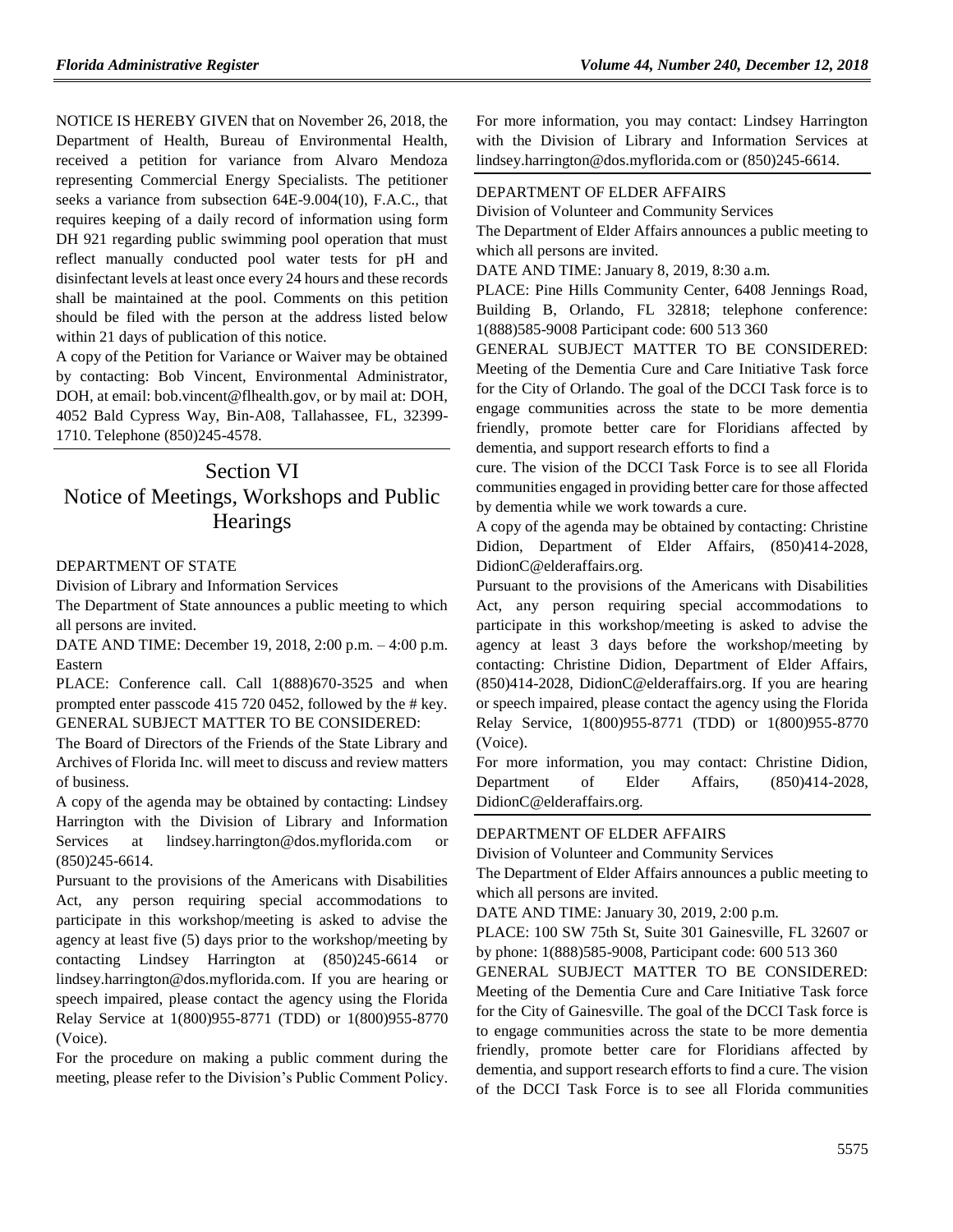engaged in providing better care for those affected by dementia while we work towards a cure.

A copy of the agenda may be obtained by contacting: Christine Didion, Department of Elder Affairs, (850)414-

2028, DidionC@elderaffairs.org.

Pursuant to the provisions of the Americans with Disabilities Act, any person requiring special accommodations to participate in this workshop/meeting is asked to advise the agency at least 3 days before the workshop/meeting by contacting: Christine Didion, Department of Elder Affairs, (850)414-2028, DidionC@elderaffairs.org. If you are hearing or speech impaired, please contact the agency using the Florida Relay Service, 1(800)955-8771 (TDD) or 1(800)955-8770 (Voice).

For more information, you may contact: Christine Didion, Department of Elder Affairs, (850)414-2028, DidionC@elderaffairs.org.

### [DEPARTMENT OF MANAGEMENT SERVICES](https://www.flrules.org/gateway/department.asp?id=60)

[Division of Purchasing](https://www.flrules.org/gateway/organization.asp?id=220)

The Florida Advisory Council on Small and Minority Business Development (FACSMBD) announces a public meeting to which all persons are invited.

DATE AND TIME: FACSMB - Recurring: First Wednesday of every other month at 2:00 p.m., starting on February 2019.

Executive Committee - Recurring: Last Wednesday, the month prior to the Advisory Council meeting.

Legislative Committee - Recurring: First Wednesday, the month prior to the Advisory Council meeting.

Strategic and State Comprehensive Committee - Recurring: January 15, 2019 and then the second Tuesday, the month prior to the Advisory Council meeting.

Research and Emerging Trends Committee - Recurring: Second Tuesday, the same month as the Advisory Council meeting.

Other meetings may be called at the request of the Council. See the FACSMBD website for additional details.

PLACE: PLEASE NOTE: THIS IS A CORRECTION TO THE PHONE NUMBER PROVIDED IN ISSUE: 44/238 FOR THE FACSMBD.

Conference Call: 1(888)585-9008, code available on the FACSMBD website at www.dms.myflorida.com/facsmbd

GENERAL SUBJECT MATTER TO BE CONSIDERED: The Florida Advisory Council on Small and Minority Business Development provides insight and expertise to the state regarding small and minority business development. Council members research the role of small and minority businesses in the state's economy, and provide recommendations on how to improve engagement of and support for Florida's small and minority business community.

A copy of the agenda may be obtained by contacting: www.dms.myflorida.com/facsmbd

Pursuant to the provisions of the Americans with Disabilities Act, any person requiring special accommodations to participate in this workshop/meeting is asked to advise the agency at least 48 hours before the workshop/meeting by contacting: Bre Stephens at (850)487-0915 or Breneicia.stephens@dms.myflorida.com. If you are hearing or speech impaired, please contact the agency using the Florida Relay Service, 1(800)955-8771 (TDD) or 1(800)955-8770 (Voice).

### [DEPARTMENT OF BUSINESS AND PROFESSIONAL](https://www.flrules.org/gateway/department.asp?id=61)  [REGULATION](https://www.flrules.org/gateway/department.asp?id=61)

[Board of Professional Engineers](https://www.flrules.org/gateway/organization.asp?id=267)

The Florida Board of Professional Engineers Probable Cause Panel announces a public meeting to which all persons are invited.

DATE AND TIME: January 16, 2018, 8:30 a.m. or soon thereafter

PLACE: Florida Board of Professional Engineers, 2639 North Monroe St., Building B-112, Tallahassee, FL 32303

GENERAL SUBJECT MATTER TO BE CONSIDERED: Although this meeting is open to the public, the Probable Cause Panel meeting may be closed consistent with law. If you wish to participate in any public portion of the Probable Cause Panel Meeting, please contact Rebecca Sammons at least 10 days prior to the meeting.

This notice replaces the original notice for the meeting on January 9th.

A copy of the agenda may be obtained by contacting: Rebecca Sammons, rsammons@fbpe.org.

Pursuant to the provisions of the Americans with Disabilities Act, any person requiring special accommodations to participate in this workshop/meeting is asked to advise the agency at least 10 days before the workshop/meeting by contacting: Rebecca Sammons. If you are hearing or speech impaired, please contact the agency using the Florida Relay Service, 1(800)955-8771 (TDD) or 1(800)955-8770 (Voice).

If any person decides to appeal any decision made by the Board with respect to any matter considered at this meeting or hearing, he/she will need to ensure that a verbatim record of the proceeding is made, which record includes the testimony and evidence from which the appeal is to be issued.

For more information, you may contact: Rebecca Sammons, rsammons@fbpe.org.

## [DEPARTMENT OF BUSINESS AND PROFESSIONAL](https://www.flrules.org/gateway/department.asp?id=61)  [REGULATION](https://www.flrules.org/gateway/department.asp?id=61)

[Board of Professional Engineers](https://www.flrules.org/gateway/organization.asp?id=267)

The Florida Board of Professional Engineers Application Committee announces a telephone conference call to which all persons are invited.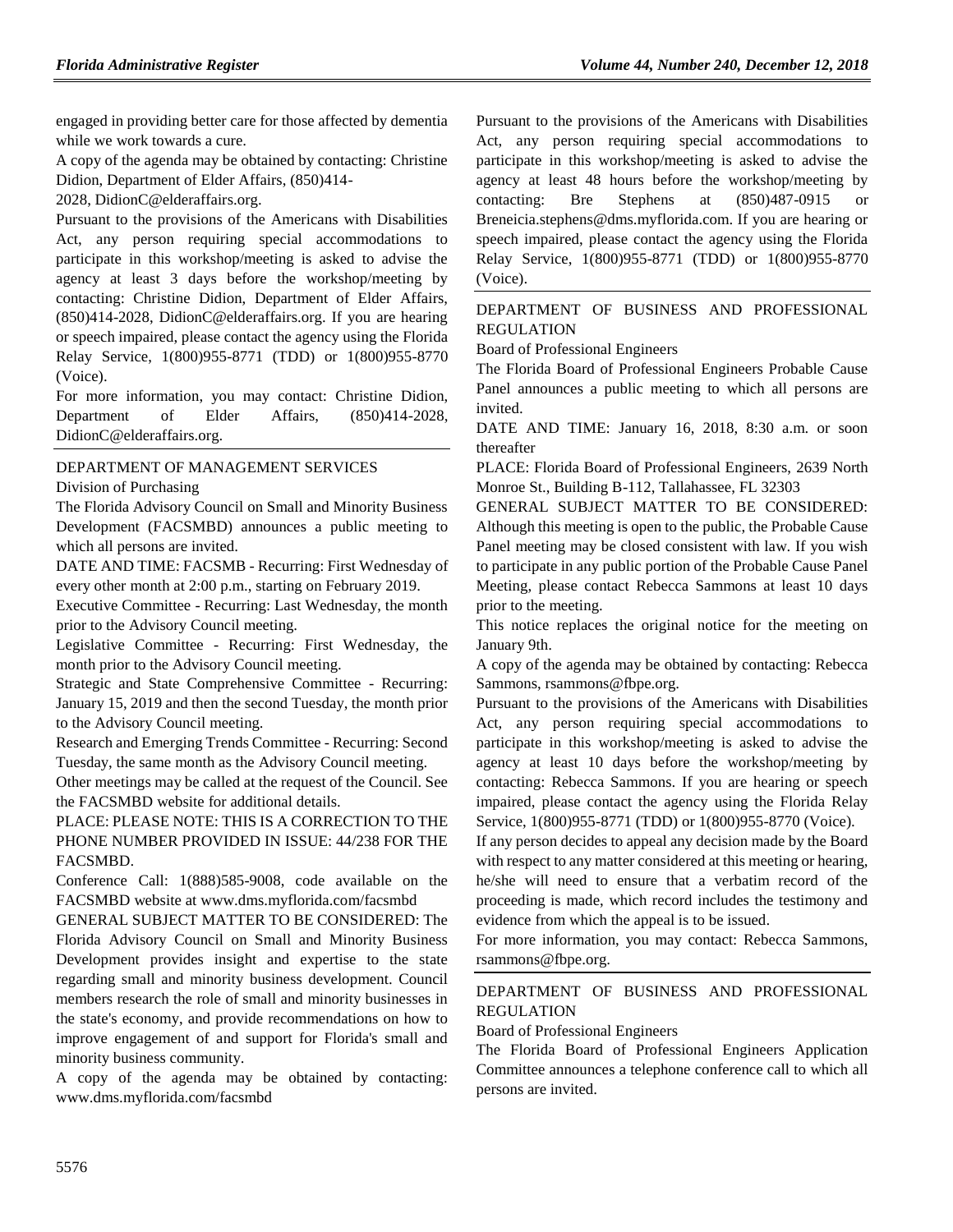DATE AND TIME: January 16, 2019, 1:00 p.m. or soon thereafter

PLACE: Florida Board of Professional Engineers, 2639 North Monroe St., Building B-112, Tallahassee, FL 32303

GENERAL SUBJECT MATTER TO BE CONSIDERED: Review applications for licensure and other general business of the committees. If you would like to participate in the call, please contact Rebecca Sammons at (850)521-0500 ext. 114 at least 10 days prior to the date of the meeting. The call in number is 1(888)392-4560 (you will need to contact Ms. Sammons for the participant code). This notice replaces the original notice for the meeting on January 9th.

A copy of the agenda may be obtained by contacting: Rebecca Sammons, rsammons@fbpe.org.

Pursuant to the provisions of the Americans with Disabilities Act, any person requiring special accommodations to participate in this workshop/meeting is asked to advise the agency at least 10 days before the workshop/meeting by contacting: Rebecca Sammons. If you are hearing or speech impaired, please contact the agency using the Florida Relay Service, 1(800)955-8771 (TDD) or 1(800)955-8770 (Voice).

If any person decides to appeal any decision made by the Board with respect to any matter considered at this meeting or hearing, he/she will need to ensure that a verbatim record of the proceeding is made, which record includes the testimony and evidence from which the appeal is to be issued.

For more information, you may contact: Rebecca Sammons, rsammons@fbpe.org.

### [DEPARTMENT OF BUSINESS AND PROFESSIONAL](https://www.flrules.org/gateway/department.asp?id=61)  [REGULATION](https://www.flrules.org/gateway/department.asp?id=61)

[Board of Professional Engineers](https://www.flrules.org/gateway/organization.asp?id=267)

The Florida Board of Professional Engineers Educational Advisory Committee announces a telephone conference call to which all persons are invited.

DATE AND TIME: January 16, 2019, 3:00 p.m. or soon thereafter

PLACE: Florida Board of Professional Engineers, 2639 North Monroe St., Building B-112, Tallahassee, FL 32303

GENERAL SUBJECT MATTER TO BE CONSIDERED: Review applications for licensure and other general business of the committees. If you would like to participate in the call, please contact Rebecca Sammons at (850)521-0500 ext. 114 at least 10 days prior to the date of the meeting. The call in number is 1(888)392-4560 (you will need to contact Ms. Sammons for the participant code). This notice replaces the original notice for the meeting on January 9th.

A copy of the agenda may be obtained by contacting: Rebecca Sammons, rsammons@fbpe.org.

Pursuant to the provisions of the Americans with Disabilities Act, any person requiring special accommodations to participate in this workshop/meeting is asked to advise the agency at least 10 days before the workshop/meeting by contacting: Rebecca Sammons. If you are hearing or speech impaired, please contact the agency using the Florida Relay Service, 1(800)955-8771 (TDD) or 1(800)955-8770 (Voice).

If any person decides to appeal any decision made by the Board with respect to any matter considered at this meeting or hearing, he/she will need to ensure that a verbatim record of the proceeding is made, which record includes the testimony and evidence from which the appeal is to be issued.

For more information, you may contact: Rebecca Sammons, rsammons@fbpe.org.

### [DEPARTMENT OF BUSINESS AND PROFESSIONAL](https://www.flrules.org/gateway/department.asp?id=61)  [REGULATION](https://www.flrules.org/gateway/department.asp?id=61)

[Board of Professional Engineers](https://www.flrules.org/gateway/organization.asp?id=267)

The Florida Board of Professional Engineers announces a telephone conference call to which all persons are invited.

DATE AND TIME: January 25, 2019, 10:00 a.m. or soon thereafter

PLACE: Florida Board of Professional Engineer,

2639 North Monroe St., Building B-112, Tallahassee, FL 32303 GENERAL SUBJECT MATTER TO BE CONSIDERED: To act on the recommendations from the Application & Educational Advisory Committee to approve or deny applications for licensure and any old or new business of the Board. If you would like to participate in the call, please contact Rebecca Sammons at (850)521-0500 ext. 114 at least 10 days prior to the date of the meeting. The call in number is 1(888)392-4560 (you will need to contact Ms. Sammons for the participant code). This notice replaces the original notice for the meeting on January 18th.

A copy of the agenda may be obtained by contacting: Rebecca Sammons, rsammons@fbpe.org.

Pursuant to the provisions of the Americans with Disabilities Act, any person requiring special accommodations to participate in this workshop/meeting is asked to advise the agency at least 10 days before the workshop/meeting by contacting: Rebecca Sammons. If you are hearing or speech impaired, please contact the agency using the Florida Relay Service, 1(800)955-8771 (TDD) or 1(800)955-8770 (Voice).

If any person decides to appeal any decision made by the Board with respect to any matter considered at this meeting or hearing, he/she will need to ensure that a verbatim record of the proceeding is made, which record includes the testimony and evidence from which the appeal is to be issued.

For more information, you may contact: Rebecca Sammons, rsammons@fbpe.org.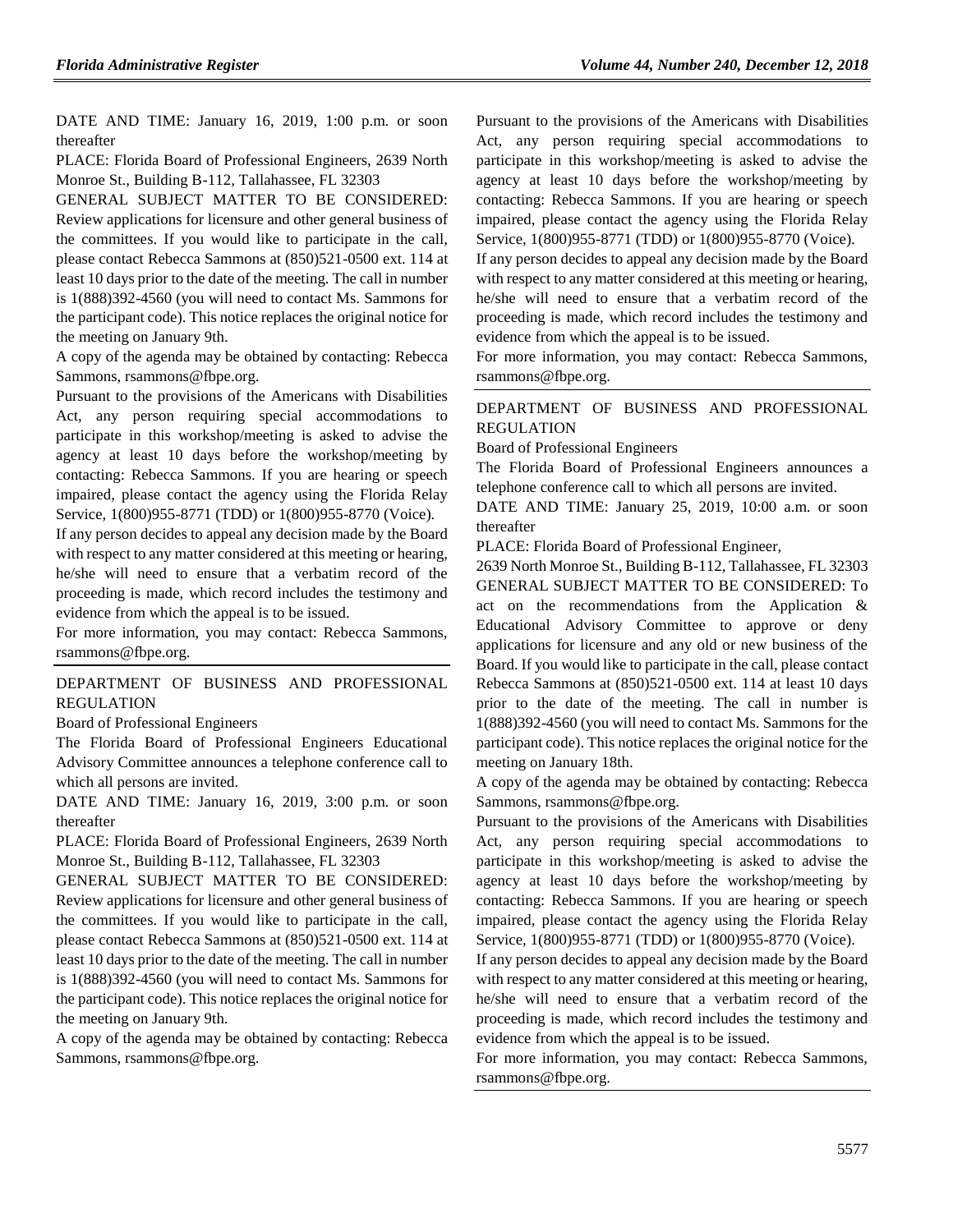### [POLK REGIONAL WATER COOPERATIVE](https://www.flrules.org/gateway/organization.asp?id=1246)

The Polk Regional Water Cooperative announces a public meeting to which all persons are invited.

DATE AND TIME: Wednesday, December 19, 2018, 2:00 p.m. PLACE: Polk County Tourism and Sports Marketing Headquarters Building located within the Lake Myrtle Sports Complex, 2701 Lake Myrtle Park Road, Auburndale, Florida 33823.

GENERAL SUBJECT MATTER TO BE CONSIDERED: The Board of Directors of the Polk Regional Water Cooperative will hold a special meeting to discuss the case of Polk Regional Water Cooperative, et al., v. Peace River/Manasota Regional Water Supply Authority and Southwest Florida Water Management District, DOAH Consolidated Case No. 18-3276. In accordance with Chapter 286.011 of the Florida Statutes, the Board of Directors of the Polk Regional Water Cooperative will meet Wednesday, December 19, 2018 at 2:15 p.m. (or immediately following the Introduction portion of the Polk Regional Water Cooperative Special Meeting) in the Polk County Tourism and Sports Marketing Headquarters Building located within the Lake Myrtle Sports Complex, 2701 Lake Myrtle Park Road, Auburndale, Florida 33823, in private with its attorneys to seek advice concerning the case of Polk Regional Water Cooperative, et al., v. Peace River/Manasota Regional Water Supply Authority and Southwest Florida Water Management District, DOAH Consolidated Case No. 18-3276. The subject matter of the meeting shall be confined to settlement negotiations or strategy sessions related to litigation expenditures. The names of persons who may be in attendance are as follows: PRWC Board Members Tim Pospichal, Richard Hamann, Billy Simpson, James Clements, Tom Fellows, Bobby Lynch, Bert Goddard, Steve Glenn, Michael Burdelak, Suzy Wilson, James Watts, Bob Elliott, Jon Albert, Morris West, Roy Tyler, Charles Lake, Nancy Daly, Marlene Wagner, Michael Kehoe, Eugene Fultz, Flora "Tonya" Stewart, Bill Mutz, Justin Troller, Rick Stradtman, George Hatch, Joe LaCascia, Mike Blethen, Nat Birdsong, George Lindsey, John Hall, PRWC Executive Director Ryan Taylor, and PRWC Legal Advisor Edward de la Parte, Esquire.

A copy of the agenda may be obtained by contacting: Copies of the meeting agenda are available in the Documents  $\&$  Agendas section of the Cooperative's website, www.prwcwater.org, or may be obtained by writing to the Polk Regional Water Cooperative, c/o Polk County Manager, Attn: Donna Purvis, P.O. Box 9005, Drawer CA01, Bartow, Florida, 33831-9005, or by calling Donna at 1(863)534-6444.

Pursuant to the provisions of the Americans with Disabilities Act, any person requiring special accommodations to

participate in this workshop/meeting is asked to advise the agency at least 48 hours before the workshop/meeting by contacting: Polk County Communications Office, located in the Polk County Administration Building, 330 West Church Street in Bartow, telephone 1(863)534-6090; if hearing impaired, TDD 1(863)534-7777. If you are hearing or speech impaired, please contact the agency using the Florida Relay Service, 1(800)955-8771 (TDD) or 1(800)955-8770 (Voice).

If any person decides to appeal any decision made by the Board with respect to any matter considered at this meeting or hearing, he/she will need to ensure that a verbatim record of the proceeding is made, which record includes the testimony and evidence from which the appeal is to be issued.

For more information, you may contact: Ryan Taylor, Executive Director, Polk Regional Water Cooperative, by telephone at  $1(863)534-6444$  or by email at RyanTaylor@PRWCwater.org.

# Section VII Notice of Petitions and Dispositions Regarding Declaratory Statements

## [DEPARTMENT OF BUSINESS AND PROFESSIONAL](https://www.flrules.org/gateway/department.asp?id=61)  [REGULATION](https://www.flrules.org/gateway/department.asp?id=61)

[Building Code Administrators and Inspectors Board](https://www.flrules.org/gateway/organization.asp?id=271)

NOTICE IS HEREBY GIVEN that the Board of Building Code Administrators and Inspectors has issued an order disposing of the petition for declaratory statement filed by Amador Barzaga on August 14, 2018. The following is a summary of the agency's disposition of the petition:

The Notice of Petition for Declaratory Statement was published in Vol. 44, No. 169, of the August 29, 2018 Florida Administrative Register. The Petitioner sought a declaratory statement from the Board regarding the distinction, if any, between the responsibilities in Chapter 468 relating to plumbing inspectors and the responsibilities in Chapter 489 relating to plumbing contractors when performing medical gas inspections. The Board considered the instant Petition at a dulynoticed public meeting held on November 15, 2018 in Daytona Beach, Florida. The Board's Order, filed on December 6, 2018, denies the petition because the petition lacks the requisite components for the issuance of a declaratory statement and Petitioner lacks standing to request the statement.

A copy of the Order Disposing of the Petition for Declaratory Statement may be obtained by contacting: Robyn Barineau, Executive Director, Board of Building Code Administrators and Inspectors, 2601 Blair Stone Road, N12, Tallahassee, FL 32399-0790, (850)717-1394 or by electronic mail - Robyn.Barineau@myfloridalicense.com.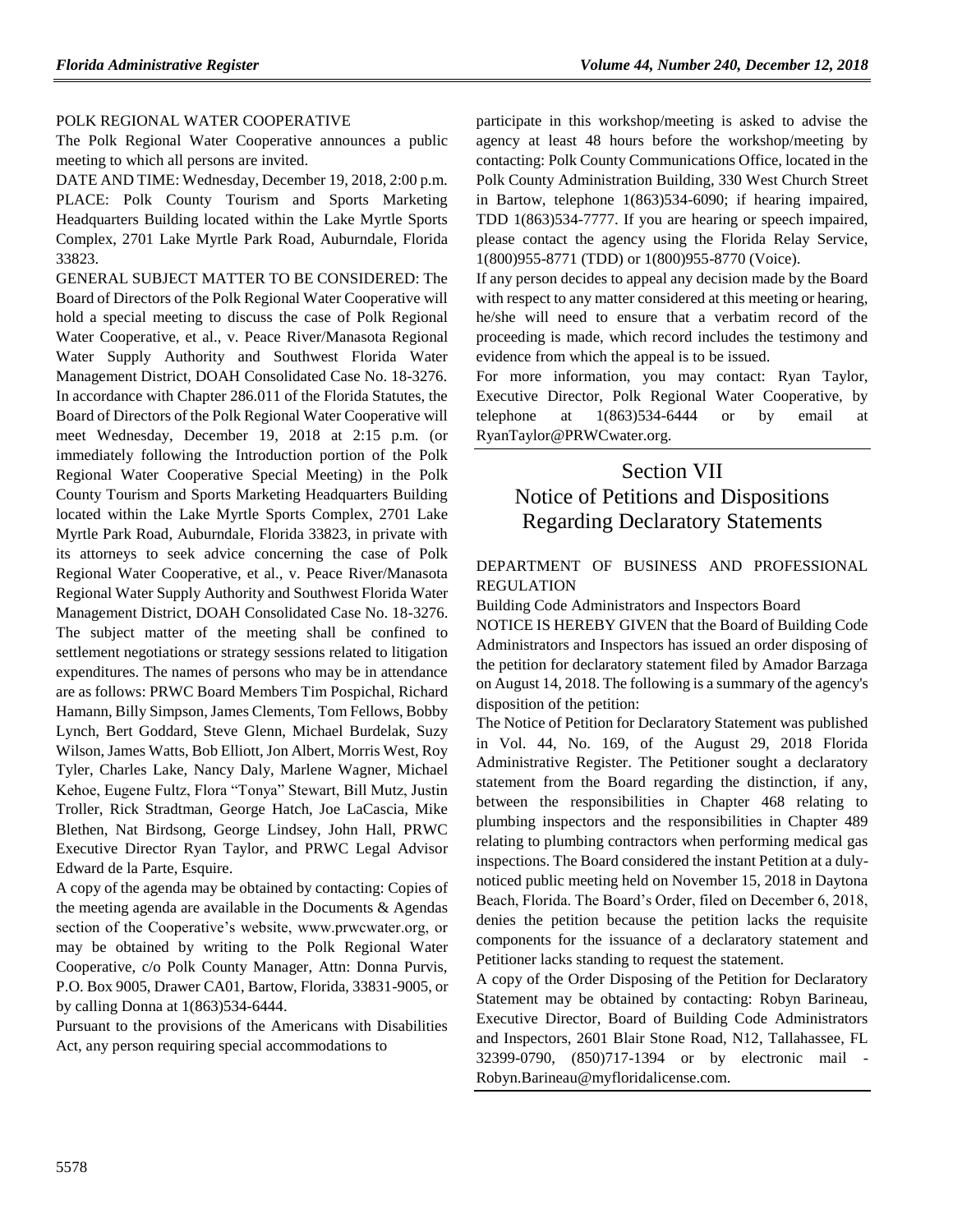# Section VIII Notice of Petitions and Dispositions Regarding the Validity of Rules

Notice of Petition for Administrative Determination has been filed with the Division of Administrative Hearings on the following rules:

## **NONE**

Notice of Disposition of Petition for Administrative Determination has been filed with the Division of Administrative Hearings on the following rules:

# NONE

Section IX Notice of Petitions and Dispositions Regarding Non-rule Policy Challenges

# NONE

Section X Announcements and Objection Reports of the Joint Administrative Procedures **Committee** 

# NONE

# Section XI Notices Regarding Bids, Proposals and Purchasing

## [DEPARTMENT OF ENVIRONMENTAL PROTECTION](https://www.flrules.org/gateway/department.asp?id=62)

ITB 2019006, Waste Tire Abatement Services for Osbourne Reef

NOTICE OF Invitation to Bid: On behalf of the Florida Department of Environmental Protection's the Procurement Office is soliciting formal, competitive, sealed bids from contractors for bid number ITB 2019006, Waste Tire Abatement Services for Osbourne Reef.

The Department will post notice of any changes or additional meeting(s) on the Vendor Bid System (VBS) in accordance with subsection 287.042(3), Florida Statutes, and will not readvertise any notice in the Florida Administrative Register (FAR). Access the VBS at: [http://www.myflorida.com/apps/vbs/vbs\\_www.main\\_menu.](http://www.myflorida.com/apps/vbs/vbs_www.main_menu)

[FISH AND WILDLIFE CONSERVATION COMMISSION](https://www.flrules.org/gateway/department.asp?id=68)

St. Petersburg Fume Hood Upgrade - Rebid

ADVERTISEMENT FOR BIDS BID NO: FWC 18/19-57C

TITLE: St. Petersburg Fume Hood Upgrade - Rebid

The intent of this Invitation to Bid(ITB) is to obtain competitive pricing for Fume Hood Upgrades at Florida Wildlife Research Institute(FWRI), In accordance with the contract documents and chapter 255 of the Florida Statutes.

SEALED BIDS WILL BE PUBLICLY OPENED AND READ ALOUD ON:

DATE & TIME: January 11, 2019, 3:00 p.m.

Location: Florida Fish & Wildlife Conservation Commission, 2590 Executive Center Circle East, Suite 100, Tallahassee, Florida 32301

Please follow the steps below to review the advertisement: • Click on:

[http://www.myflorida.com/apps/vbs/vbs\\_www.main\\_menu](http://www.myflorida.com/apps/vbs/vbs_www.main_menu)

• Click on: Search Advertisements

Under Agency, select the "Fl. Fish and Wildlife Conservation Commission" from the drop down box

Scroll to the bottom of the page and click on "Initiate" Search"

• Click on the solicitation number FWC 18/19-57C. This will allow you to view the advertisement for this solicitation

At the bottom of the advertisement, there is a list of Downloadable Files for the Advertisement

• Click on the link for each file

\*\*\*Please Note: The Vendor Bid System (link provided above) is the posting location for all new and changing information regarding this solicitation. Interested bidders should continue to monitor this site for the entirety of the solicitation process.

\*\*\*For an electronic copy of construction plans and all other associated documents please submit a completed Confidentiality Exemption Form (Attachment A) located at the bottom of the solicitation document to Bryan Tucker the Procurement Manager at [bryan.tucker@myfwc.com](mailto:bryan.tucker@myfwc.com) .

PURCHASING MANAGER: (Direct questions to the following)

Bryan Tucker, Procurement Manager, Florida Fish & Wildlife Conservation Commission, Tallahassee Purchasing Office, 2590 Executive Center Circle, Tallahassee, Florida 32301, Phone: (850)488-6551, bryan.tucker@myfwc.com.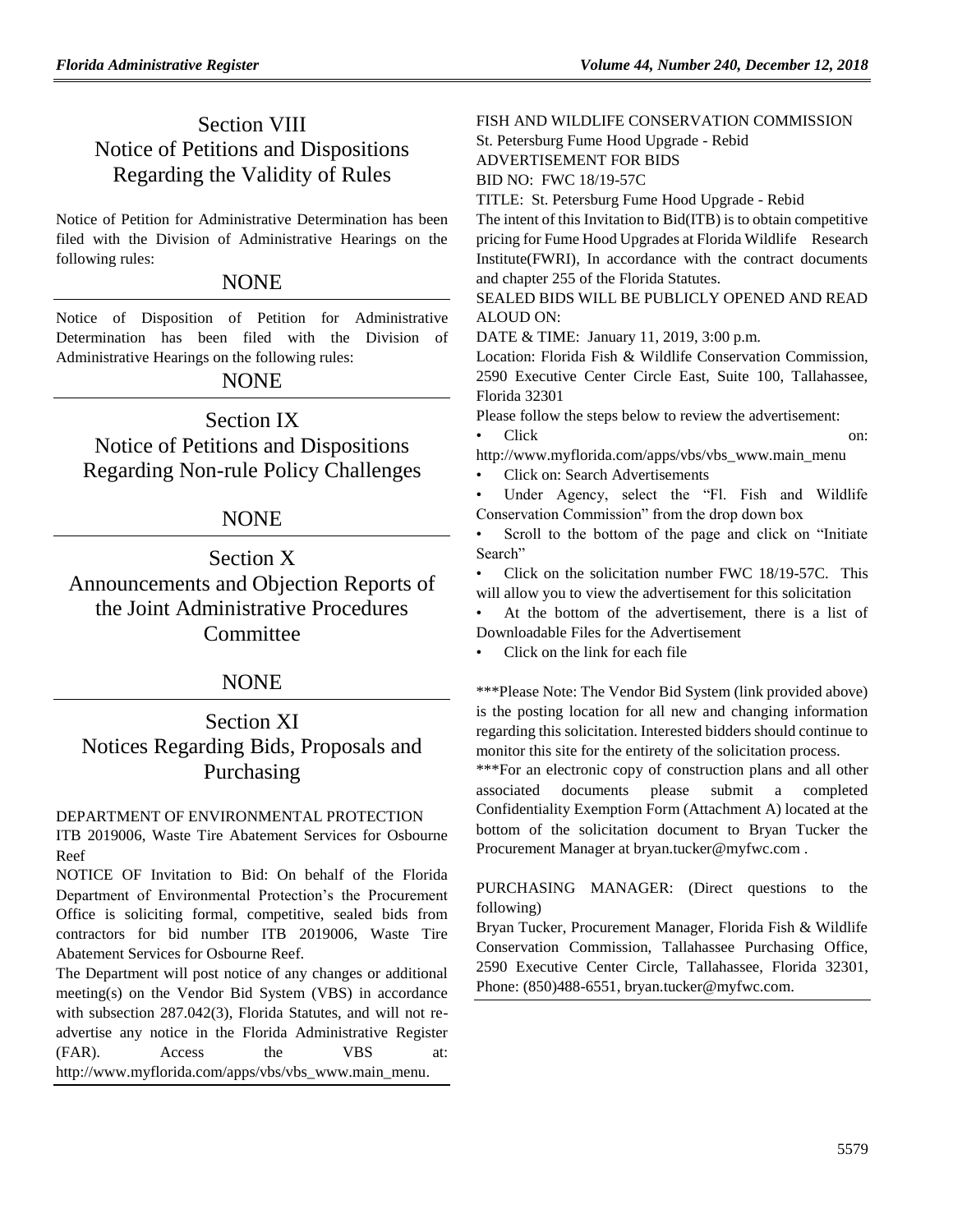# Section XII Miscellaneous

#### [DEPARTMENT OF STATE](https://www.flrules.org/gateway/department.asp?id=1)

Index of Administrative Rules Filed with the Secretary of State Pursuant to Section  $120.55(1)(b)6. - 7$ ., F.S., the below list of rules were filed in the Office of the Secretary of State between 3:00 p.m., Wednesday, December 5, 2018 and 3:00 p.m., Tuesday, December 11, 2018.

| Rule No.     | <b>File Date</b> | <b>Effective</b> |
|--------------|------------------|------------------|
|              |                  | <b>Date</b>      |
| 20ER18-1     | 12/7/2018        | 12/7/2018        |
| 59A-9.025    | 12/7/2018        | 12/27/2018       |
| 59G-4.058    | 12/5/2018        | 12/25/2018       |
| 59G-6.005    | 12/5/2018        | 12/25/2018       |
| 59G-6.031    | 12/5/2018        | 12/25/2018       |
| 59G-13.075   | 12/5/2018        | 12/25/2018       |
| 61G15-35.003 | 12/7/2018        | 12/27/2018       |
| 61J2-3.009   | 12/7/2018        | 12/27/2018       |
| 64B2-18.002  | 12/10/2018       | 12/30/2018       |
| 68-5.001     | 12/7/2018        | 12/27/2018       |
| 68-5.002     | 12/7/2018        | 12/27/2018       |
| 68-5.003     | 12/7/2018        | 12/27/2018       |
| 68-5.004     | 12/7/2018        | 12/27/2018       |
| 68-5.005     | 12/7/2018        | 12/27/2018       |
| 68-5.006     | 12/7/2018        | 12/27/2018       |
| 68-5.007     | 12/7/2018        | 12/27/2018       |
| 68-5.008     | 12/7/2018        | 12/27/2018       |
| 68-5.009     | 12/7/2018        | 12/27/2018       |
| 68A-6.007    | 12/7/2018        | 1/1/2019         |
| 68B-14.0045  | 12/5/2018        | 1/1/2019         |
| 68B-14.0046  | 12/5/2018        | 1/1/2019         |
| 69K-1.001    | 12/7/2018        | 12/27/2018       |
| 69L-3.009    | 12/5/2018        | **/**/****       |
| 73B-6.001    | 12/10/2018       | 12/30/2018       |

### **LIST OF RULES AWAITING LEGISLATIVE APPROVAL SECTIONS 120.541(3), 373.139(7) AND/OR 373.1391(6), FLORIDA STATUTES**

| Rule No.    | <b>File Date</b> | <b>Effective</b><br><b>Date</b> |
|-------------|------------------|---------------------------------|
| 60FF1-5.009 | 7/21/2016        | **/**/****                      |
| 64B8-10.003 | 12/9/2015        | **/**/****                      |
| 69L-3.009   | 12/5/2018        | **/**/****                      |

## [DEPARTMENT OF HEALTH](https://www.flrules.org/gateway/department.asp?id=64)

Notice of Emergency Action

On December 10, 2018, the State Surgeon General issued an Order of Emergency Restriction with regard to the certificate of Patricia Stokes, C.R.T., Certificate # CRT 65689. This Emergency Suspension Order was predicated upon the State Surgeon General's findings of an immediate and serious danger to the public health, safety and welfare pursuant to subsections 456.073(8) and 120.60(6) Florida Statutes (2018). The State Surgeon General determined that this summary procedure was fair under the circumstances, in that there was no other method available to adequately protect the public.

## [DEPARTMENT OF HEALTH](https://www.flrules.org/gateway/department.asp?id=64)

Notice of Emergency Action

On December 10, 2018, the State Surgeon General issued an Order of Emergency Restriction with regard to the license of Cameron P. Kellogg, L.M.T., License # MA 55509. This Emergency Restriction Order was predicated upon the State Surgeon General's findings of an immediate and serious danger to the public health, safety and welfare pursuant to subsections 456.073(8) and 120.60(6) Florida Statutes (2018). The State Surgeon General determined that this summary procedure was fair under the circumstances, in that there was no other method available to adequately protect the public.

## [DEPARTMENT OF HEALTH](https://www.flrules.org/gateway/department.asp?id=64)

[Board of Nursing](https://www.flrules.org/gateway/organization.asp?id=332)

Notice of Emergency Action

On December 10, 2018, the State Surgeon General issued an Order of Emergency Restriction with regard to the certification of Samuel J. Hunter, C.N.A., Certificate # CNA 342057. This Emergency Restriction Order was predicated upon the State Surgeon General's findings of an immediate and serious danger to the public health, safety and welfare pursuant to subsections 456.073(8) and 120.60(6) Florida Statutes (2018). The State Surgeon General determined that this summary procedure was fair under the circumstances, in that there was no other method available to adequately protect the public.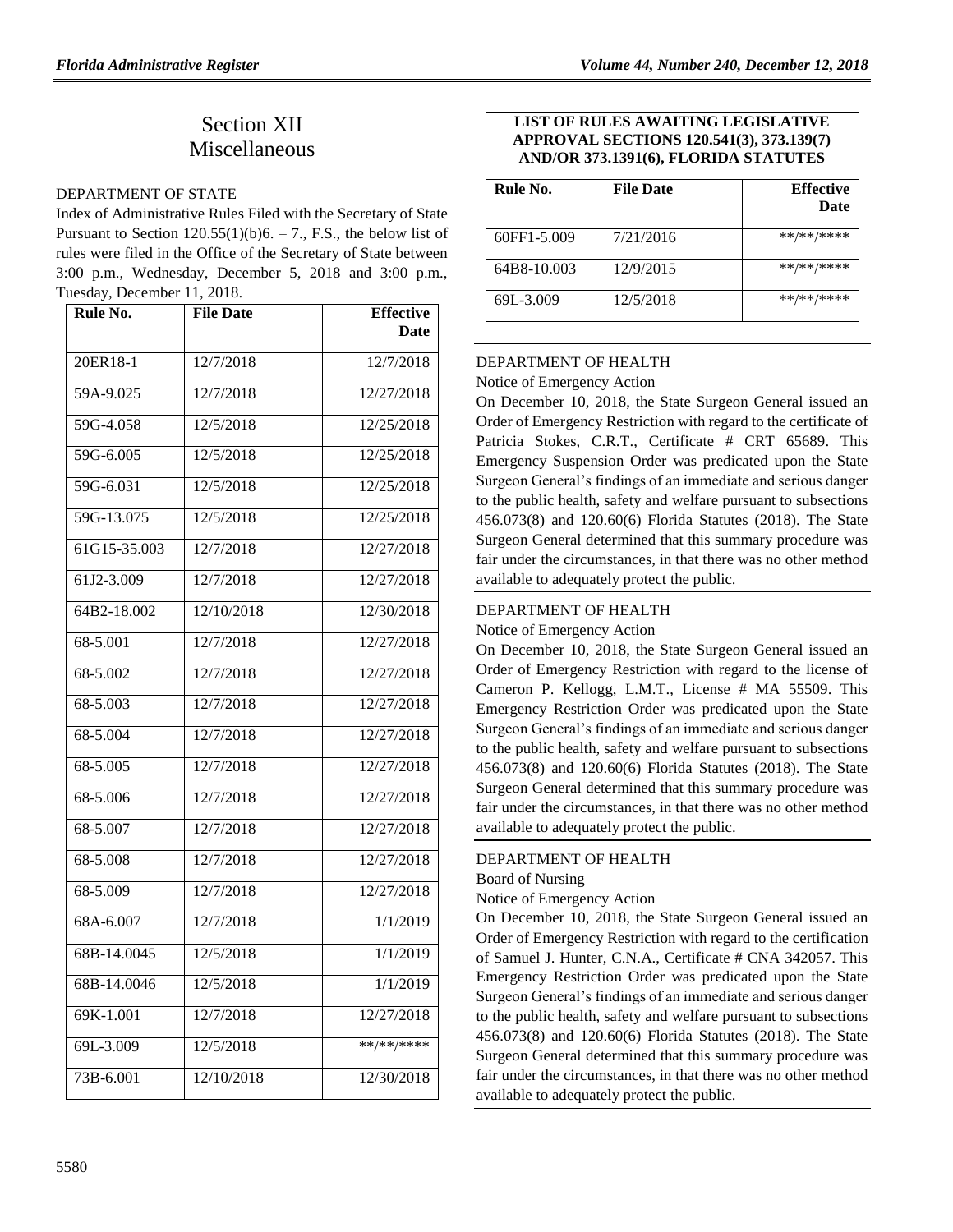#### [DEPARTMENT OF HEALTH](https://www.flrules.org/gateway/department.asp?id=64)

[Board of Nursing](https://www.flrules.org/gateway/organization.asp?id=332)

Notice of Emergency Action

On December 11, 2018, the State Surgeon General issued an Order of Emergency Restriction with regard to the license of Taylor Elizabeth Buwalda, R.N., L.P.N., License # RN 9461634 & PN 5219287. This Emergency Restriction Order was predicated upon the State Surgeon General's findings of an immediate and serious danger to the public health, safety and welfare pursuant to subsections 456.073(8) and 120.60(6) Florida Statutes (2018). The State Surgeon General determined that this summary procedure was fair under the circumstances, in that there was no other method available to adequately protect the public.

#### [DEPARTMENT OF HEALTH](https://www.flrules.org/gateway/department.asp?id=64)

[Board of Nursing](https://www.flrules.org/gateway/organization.asp?id=332)

Notice of Emergency Action

On December 10, 2018, the State Surgeon General issued an Order of Emergency Suspension with regard to the license of Carscenia A. Williams, R.N., License # RN 9434227. This Emergency Suspension Order was predicated upon the State Surgeon General's findings of an immediate and serious danger to the public health, safety and welfare pursuant to subsections 456.073(8) and 120.60(6) Florida Statutes (2018). The State Surgeon General determined that this summary procedure was fair under the circumstances, in that there was no other method available to adequately protect the public.

#### [DEPARTMENT OF HEALTH](https://www.flrules.org/gateway/department.asp?id=64)

[Board of Nursing](https://www.flrules.org/gateway/organization.asp?id=332)

#### Notice of Emergency Action

On December 10, 2018, the State Surgeon General issued an Order of Emergency Suspension with regard to the certificate of Amy M. Bennett, C.N.A., Certificate # CNA 77821. This Emergency Suspension Order was predicated upon the State Surgeon General's findings of an immediate and serious danger to the public health, safety and welfare pursuant to subsections 456.073(8) and 120.60(6) Florida Statutes (2018). The State Surgeon General determined that this summary procedure was fair under the circumstances, in that there was no other method available to adequately protect the public.

#### [DEPARTMENT OF HEALTH](https://www.flrules.org/gateway/department.asp?id=64)

[Board of Nursing](https://www.flrules.org/gateway/organization.asp?id=332)

Notice of Emergency Action

On December 10, 2018, State Surgeon General issued an Order Lifting Emergency Suspension of License with regard to the license of Juanita Armstrong, L.P.N., License No. PN 5199615. Department orders that the Emergency Suspension of License be lifted.

#### [DEPARTMENT OF HEALTH](https://www.flrules.org/gateway/department.asp?id=64)

[Board of Nursing](https://www.flrules.org/gateway/organization.asp?id=332)

Notice of Emergency Action

On December 11, 2018, State Surgeon General issued an Order Lifting Emergency Suspension of License with regard to the license of Paula K. Fischer, R.N., License No.: RN 9281609. Department orders that the Emergency Suspension of License be lifted.

### [DEPARTMENT OF HEALTH](https://www.flrules.org/gateway/department.asp?id=64)

[Board of Pharmacy](https://www.flrules.org/gateway/organization.asp?id=307)

Notice of Emergency Action

On December 10, 2018, the State Surgeon General issued an Order of Emergency Suspension with regard to the license Ashley Hamel, R.P.T., License No. # RPT 18994. This Emergency Suspension Order was predicated upon the State Surgeon General's findings of an immediate and serious danger to the public health, safety and welfare pursuant to subsections 456.073(8) and 120.60(6) Florida Statutes (2018). The State Surgeon General determined that this summary procedure was fair under the circumstances, in that there was no other method available to adequately protect the public.

#### [DEPARTMENT OF HEALTH](https://www.flrules.org/gateway/department.asp?id=64)

[Board of Pharmacy](https://www.flrules.org/gateway/organization.asp?id=307)

Notice of Emergency Action

On December 10, 2018, the State Surgeon General issued an Order of Emergency Suspension with regard to the license of Cliffany Nicole Williams, R. Ph., License No. # PS 45531. This Emergency Suspension Order was predicated upon the State Surgeon General's findings of an immediate and serious danger to the public health, safety and welfare pursuant to subsections 456.073(8) and 120.60(6) Florida Statutes (2018). The State Surgeon General determined that this summary procedure was fair under the circumstances, in that there was no other method available to adequately protect the public.

#### [DEPARTMENT OF HEALTH](https://www.flrules.org/gateway/department.asp?id=64)

[Board of Pharmacy](https://www.flrules.org/gateway/organization.asp?id=307)

Notice of Emergency Action

On December 10, 2018, the State Surgeon General issued an Order of Emergency Suspension with regard to the registration of Cecilia Patrice Hughes, R.P.T., Registration No. # RPT 26280. This Emergency Suspension Order was predicated upon the State Surgeon General's findings of an immediate and serious danger to the public health, safety and welfare pursuant to subsections 456.073(8) and 120.60(6) Florida Statutes (2018). The State Surgeon General determined that this summary procedure was fair under the circumstances, in that there was no other method available to adequately protect the public.